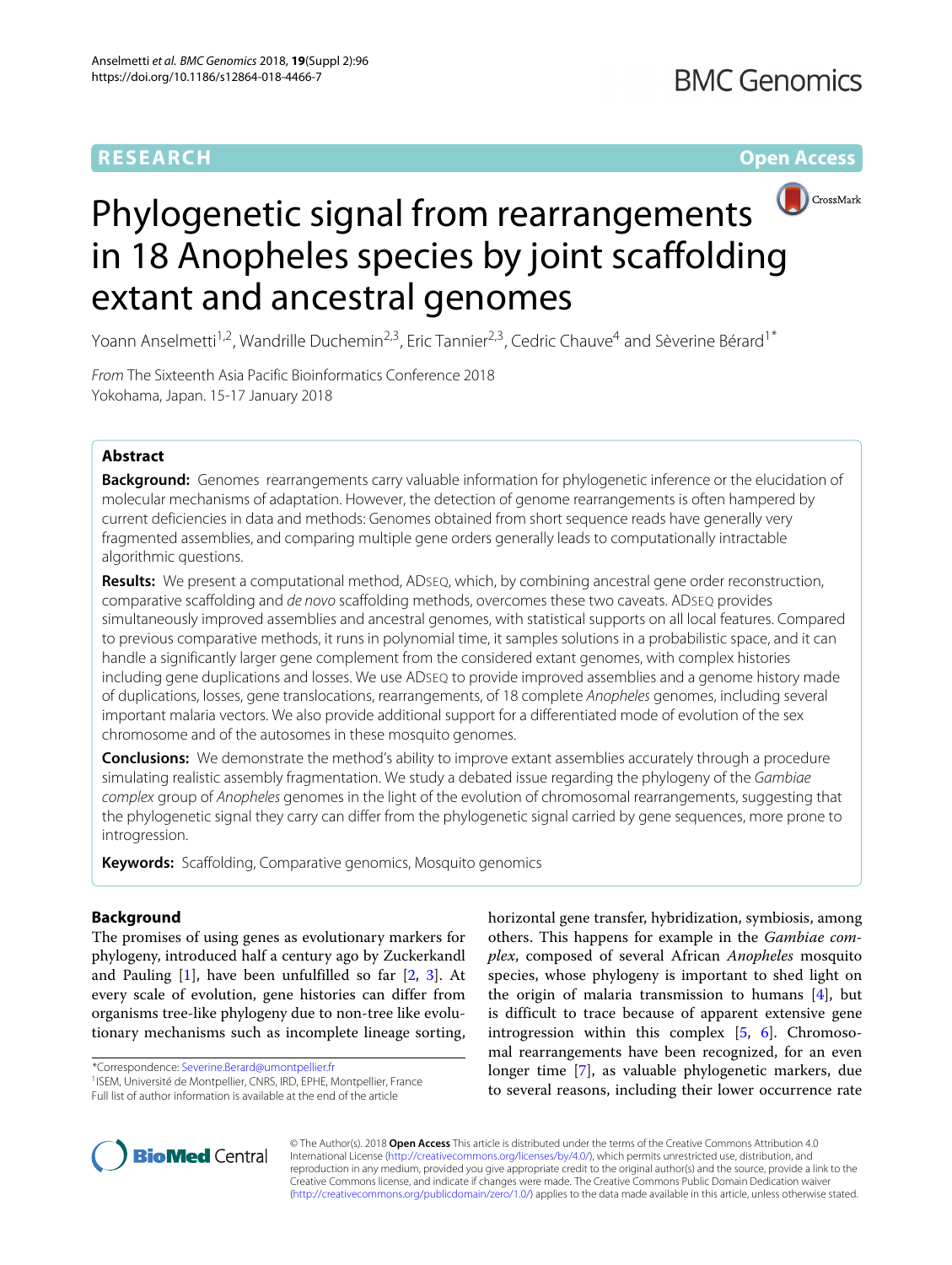compared to sequence evolution. They have proved to be of great interest for understanding mosquito evolution for example  $[8, 9]$  $[8, 9]$  $[8, 9]$ , due to the fact introgression of whole chromosomes is much less frequent than introgression of genes [\[10\]](#page-13-9). Moreover, in terms of functional and ecological implications, chromosomal rearrangements have also been shown to be involved in important adaptation processes [\[11](#page-13-10)[–13\]](#page-13-11).

However chromosome evolution is still challenging to study, especially from short reads sequence data, and current methods have severe limitations that we outline now. First, some methods are limited to consider only chromosomal regions which are highly similar and whose differences are detected by genetic mapping, polytene chromosome banding, *in situ* hybridization or targeted sequencing  $[8]$ . Among methods which can handle whole genome sequence data  $[14–19]$  $[14–19]$ , some consider only a small number of markers (often genes) with simple evolutionary histories (typically duplication-free histories and one-to-one orthologous gene families), and most of them require fully assembled extant genomes, aside of the recently published method DESCHRAMBLER [\[20\]](#page-13-14). As a consequence existing methods are hardly applicable to currently available genomic data, characterized by very short sequencing reads that can not resolve genomic repeats [\[21,](#page-13-15) [22\]](#page-13-16), leading to highly fragmented genome assemblies, often in the form of hundreds or thousands of contigs or scaffolds, where evolutionary breakpoints can not be distinguished from assembly artifacts.

Various types of data can help to improve the contiguity of genome assemblies obtained from short reads. For example Third-Generation Sequencing (TGS) technologies generate long, albeit noisy, sequencing reads that can resolve ambiguities due to repeats [\[23\]](#page-13-17); alternatively, chromosome conformation capture technologies [\[24,](#page-13-18) [25\]](#page-13-19) or genome maps [\[26–](#page-13-20)[28\]](#page-13-21) have also been used successfully for scaffolding large genomes. However in the absence of long range sequence data or genome maps, the most widely used approach to scaffold contigs is the comparative approach, using one or several related genomes to guide the scaffolding. The principle of comparative scaffolding is to align contigs of a fragmented genome assembly onto one, or a set of, assembled reference genome(s) and to deduce contig adjacencies from the contiguity of the corresponding alignments along the reference(s). Most comparative scaffolding methods rely on a single reference genome, assumed to be closely related enough that contiguity along the reference can confidently imply contiguity in the newly assembled genome [\[29](#page-13-22)[–35\]](#page-13-23). Such methods have mostly been used to assemble pathogen genomes using closely related assembled references, but have also been shown to be applicable in wider contexts, such as scaffolding an antelope genome using a cow genome as reference  $[34]$ . There exists few

methods that can handle several reference genomes at once, that can be distinguished between methods that do require that the phylogenetic relation between the considered genomes are provided [\[36](#page-13-25)[–39\]](#page-13-26) and methods that do not need such information [\[40\]](#page-13-27). Moreover, only two methods make use of sequencing data that might not appear in the contigs to be scaffolded but can provide a valuable scaffolding signal that complements the comparative signal [\[35,](#page-13-23) [37\]](#page-13-28). All such methods are also limited to handle contigs containing repeats and discard repeated contigs.

An important feature of most of these methods is that they assume a hypothesis of genome rearrangement parsimony or near-parsimony to transfer contiguity information from the reference(s) to the genome of interest, this hypothesis being either explicit [\[30,](#page-13-29) [31,](#page-13-30) [33,](#page-13-31) [38\]](#page-13-32) or implicit [\[36,](#page-13-25) [39\]](#page-13-26). This points at the fact that the comparative approach is a kind of conundrum: to scaffold genomes, comparative methods rely, at least implicitly, on a framework to compare genomes and detect conserved synteny and chromosomal rearrangements, while whole genome evolution methods do not fare well when provided with fragmented genome assemblies.

We introduce a new computational method, ADSEQ, that addresses the issues raised above, regarding both genome evolution by rearrangements and comparative genome scaffolding; we apply it to simultaneously study the chromosome evolution and improve the scaffolding of 18 *Anopheles* genomes, 16 of them recently sequenced by Neafsey et al. [\[4\]](#page-13-3), including several important malaria vector species. The method ADSEQ does not need a fully assembled reference genome, as is required by most comparative scaffolding methods, but takes as input a set, that can be arbitrarily large, of fragmented genome assemblies, together with a species phylogeny. It also takes advantage of sequencing data such as paired-end reads, for species for which it is available. From this input, ADSEQ computes ancestral genome segments, as well as extant scaffolding adjacencies. Additionally, ADSEQ allows the user to infer evolutionary scenarios in terms of gene duplication, gene loss, gene displacement and genome rearrangement along each branch of the species phylogeny. A Gibbs-Boltzmann probabilistic framework based on the cost of adjacencies gain and breaks in evolutionary scenarios provides a statistical support on all ancestral and extant inferred adjacencies, with sequencing data used to define a prior on extant gene adjacencies. To handle genes whose history involves duplication and loss, ADSEQ relies on the use of reconciled gene trees, in terms of gene duplication and losses, which allows to use a much larger gene set than existing comparative scaffolding methods relying on one-to-one orthologous genes or gene families with simple duplication/loss histories. We present, together with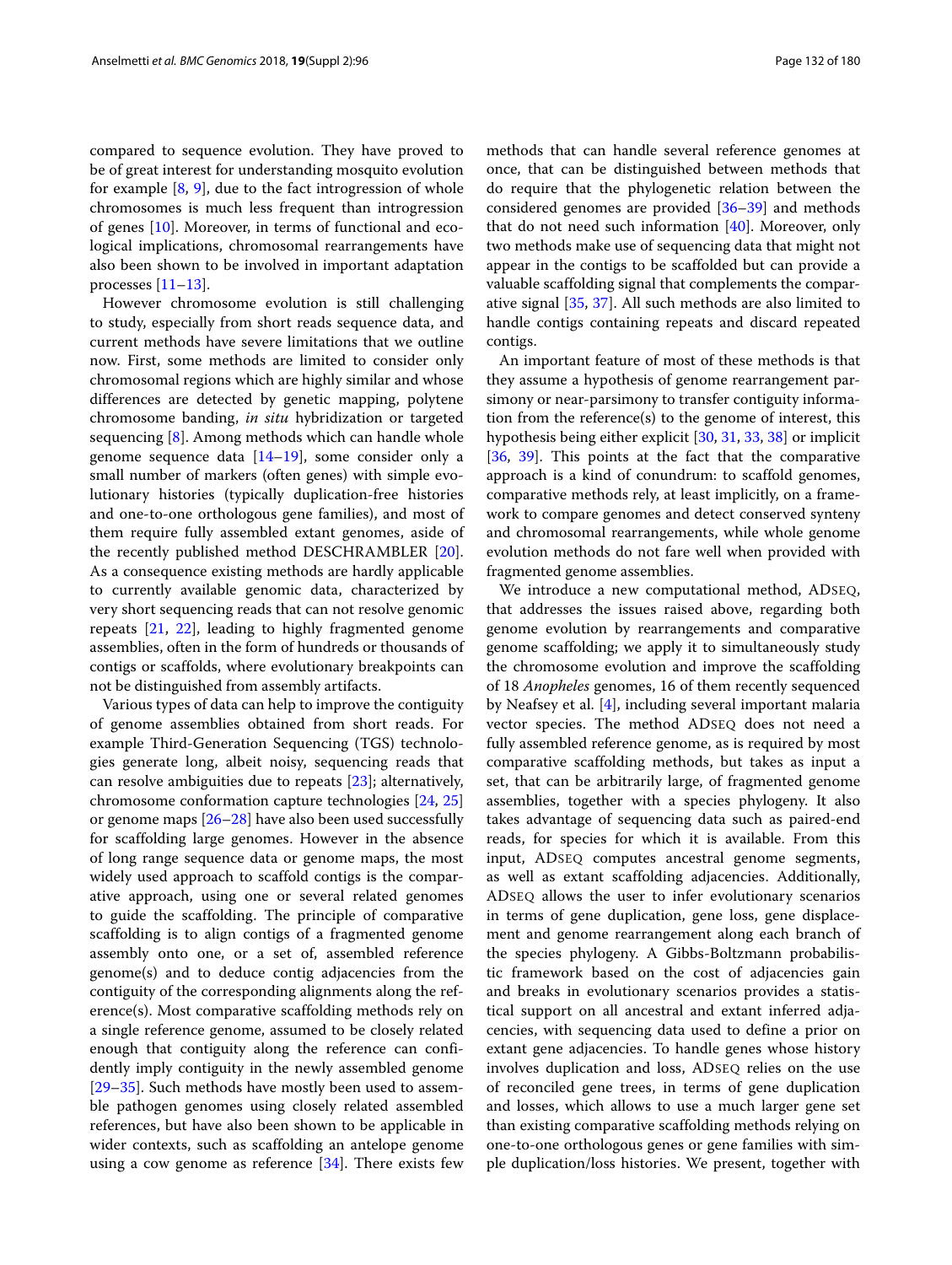the ADSEQ method, a validation procedure for the extant genome scaffolding aspect of ADSEQ relying on a realistic framework to generate artificially fragmented genome assemblies.

Using ADSEQ, we provide an analysis of whole genome evolution in a large set of *Anopheles* species with an unprecedented precision, being able to quantify duplications, losses, gene displacements between chromosomes, and chromosomal rearrangements. We work at a much finer scale than cytogenetics methods [\[41–](#page-14-0)[47\]](#page-14-1), rely on a larger gene complement than traditional genome rearrangement methods based on rothologous genes, and we provide a refined evolutionary analysis compared to [\[4\]](#page-13-3) due to the improvement of extant genome scaffolding. In particular we find that gene displacements between chromosomes are much more frequent for genes belonging to families with duplication/loss histories, that previous studies handling only one-to-one orthologous genes had mostly outlooked. We also use our method to compare two alternative *Anopheles* phylogenies. We find that *Anopheles* genomes are compartmentalized between autosomes and sex chromosome according to duplications and chromosomal rearrangements, just as they were found to be according to gene sequences. We provide an alternative hypothesis to the conclusions of Fontaine et al. [\[5\]](#page-13-4) about introgression of the major part of the genome. Indeed our measures of rearrangements and duplications are in favour of the phylogeny supported by most genes.

#### <span id="page-2-0"></span>**Methods**

We first describe the main methodological contribution of our work, the ADSEQ tool, followed by its application to the specific *Anopheles* genomes data set we analyze in detail. We begin by introducing some simple but important terminology. A gene, extant or ancestral, is seen as a directed DNA segment with two *extremities*. Genes are parts of larger segments containing one or several genes, which are contig, super-contigs, scaffolds or even chromosomes for well assembled genomes. Two genes that are contiguous along such a segment define an *adjacency* between one extremity of each gene, that we call a *gene adjacency*. Thus *segments of genes*, either extant or ancestral, are encoded by linearly organized sets of gene adjacencies. For extant genomes, such segments, corresponding to contigs, scaffolds or chromosomes, are observed, while for ancestral genomes, segments are reconstructed and are to be considered as hypothetical as they are not directly supported by sequence data. Ancestral segments have previously been termed Contiguous Ancestral Regions (CARs) [\[19,](#page-13-13) [48,](#page-14-2) [49\]](#page-14-3). However, to stress the similarity between scaffold in extant genomes and CAR in ancestral genome, we use the generic terminology "segment" for both throughout this paper.

## **Assembly recovery through detection of Coevolution with sequencing data (ADSEQ)**

ADSEQ builds upon a family of methods aimed at reconstructing the evolutionary history of gene adjacencies introduced with the DECO algorithm [\[50\]](#page-14-4) and extended along several lines in [\[51,](#page-14-5) [52\]](#page-14-6). It is implemented within the package DECOSTAR [\[53\]](#page-14-7). The aim of ADSEQ is to jointly scaffold extant genomes and reconstruct ancestral gene orders, through the joint analysis of phylogenomics and sequencing data.

ADSEQ takes as minimal input a species tree and a set of extant genomes data:gene adjacencies, homologous gene families and their associated reconciled gene trees (see for example [\[54\]](#page-14-8) for background on reconciled gene trees). Reconciled gene trees implicitly yield the gene content of ancestral genomes. A key feature of ADSEQ is that the extant gene adjacencies can originate from genomes in various state of assembly, from fully assembled genomes —where gene adjacencies encode the gene order along the chromosomes—, to ambiguously assembled genomes represented as scaffolding graphs, through fragmented genomes assembled into contigs or scaffolds. Each extant gene adjacency is assigned a *prior* score in [0, 1], expected to represent the confidence that the adjacency actually occurs in the genome of interest. This prior can be obtained from sequencing data or genome maps for example; so adjacencies between genes in fully assembled genomes will have a high prior score, while a potential gene adjacency in a poorly assembled genome and that is not supported by a strong signal in terms of sequencing data will likely be assigned a low prior score.

ADSEQ processes independently all pairs of gene families for which at least one extant adjacency is observed between genes from these families. A *solution* of ADSEQ on such an instance is a set of extant and ancestral gene adjacencies between extant and ancestral genes of the two considered families, that are consistent with the given reconciled gene trees. Taking the obtained solutions over all pairs of gene families defining ADSEQ instances, ancestral adjacencies link ancestral genes extremities into ancestral genome segments, while extant adjacencies improve the scaffolding of the provided extant genomes and reduce their fragmentation. This, together with the reconciled gene trees, in turn provides an important input material for studying whole-genome evolution through mechanisms such as gene duplication, loss and transfer, introgression, or genome rearrangement. Figure [1](#page-3-0) provides a high-level overview of the ADSEQ algorithm.

An important feature of ADSEQ is that, for each considered instance, it does not compute a single solution, but samples solutions from the, often large, associated search space. In order to sample solutions, ADSEQ relies on a *score*, function of the number of evolutionary events and the prior score of adjacencies. Any solution indeed yields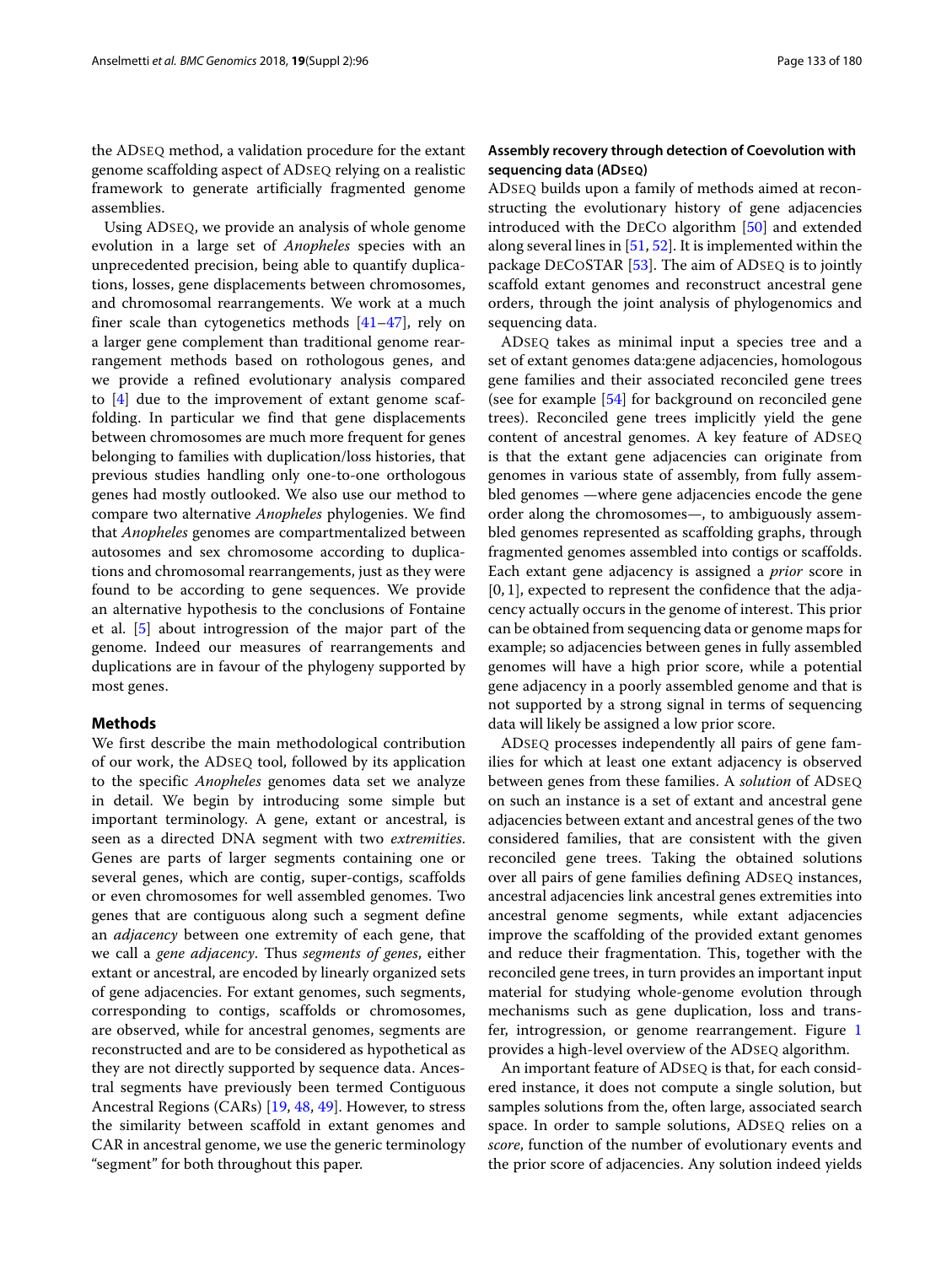

<span id="page-3-0"></span>a number of gains and breakages of gene adjacencies, that model genome rearrangement events consistent with the provided reconciled gene trees (see a description of the propagation rules that allow to infer gains/breakages from reconciled gene trees in the DECO algorithm [\[50\]](#page-14-4)). The *score* of a solution *S* is defined as  $n(S) = g(S) + b(S) + c(S)$ where  $g(S)$  is the number of gene adjacency gains scaled according to a user-defined unit cost of a gain;  $b(S)$  is the number of gene adjacency breakages again scaled according to a user-defined unit cost;  $c(S)$  is the cost of including or discarding extant adjacencies, based on their prior score: for an adjacency of *prior* score *p*, including the adjacency in a solution costs  $-kT_0 \log(p)$  while discarding it from the solution costs  $-kT_0 \log(1-p)$ , where  $kT_0$  is a pseudo-temperature that we discuss in details in Additional file [1.](#page-11-0)

A polynomial time and space Dynamic Programming (DP) algorithm samples solutions for a given instance with a probability proportional to their score. More precisely, ADSEQ can sample solutions under a Gibbs-Boltzmann probability distribution defined as follows: the Gibbs-Boltzmann score of a solution *S* is equal to  $exp^{-n(S)/kT}$ , where *kT* is a user-defined pseudo-temperature, and this score defines implicitly a probability distribution over the set of all solutions. Tuning the pseudo-temperature *kT* provides a control over the probability to sample parsimonious solutions: a low pseudo-temperature tends to increase the probability to sample most parsimonious solutions while a large pseudo-temperature skews the Gibbs-Boltzmann distribution toward the uniform distribution over the set of all solutions (we refer to [\[51\]](#page-14-5) for more details on the Gibbs-Boltzmann framework applied to the DECO algorithm).

In the present work, the *prior* scores of extant adjacencies are either 1.0 for adjacencies that are observed in a contig or scaffold, or a scaffolding score obtained from sequencing data using the scaffolding software BESST.

Pairs of genes located at the extremities of contigs and for which sequencing data do not provide any evidence for a scaffolding adjacency receive a small prior score as described in [\[52\]](#page-14-6) (see also Additional file [1\)](#page-11-0). The *posterior* scores are defined as the frequency out of a sample of 100 solutions with temperatures  $kT = kT_0 = 0.1$  that skews the Gibbs-Boltzmann distribution toward optimal solutions.

#### *Linearization of extant and ancestral components*

After ADSEQ is applied to all considered pairs of gene families, the obtained result is a set of ancestral and extant gene adjacencies, each adjacency being assigned a *posterior* score. False positives – i.e. pairs of genes predicted inaccurately to be contiguous in an extant or ancestral genome–, can be due to errors in the data (for example errors in gene families or reconciled gene trees) or to errors in the inference process (for example the parsimony assumption might be wrong for some gene adjacencies). As a result, it is possible that a given gene (or gene extremity) belongs to more than two (more than one) adjacencies, which is incompatible with the expected linear structure of chromosomes.

To address this issue, we process the set of ADSEQ ancestral and extant adjacencies in such a way that they define linear ancestral and extant segments. To do so, we apply, independently for each species, a method used both in ancestral genome reconstruction [\[55\]](#page-14-9) and scaffolding algorithms [\[56\]](#page-14-10). It consists in extracting, for each species, a Maximum-Weight Matching (MWM) in the graph whose vertices are gene extremities and edges are gene adjacencies, weighted by their posterior score. This MWM can still include circular segments, that are linearized by removing the least-weight edge of each such circular segment. Moreover, prior to this linearization step, we discard adjacencies whose posterior score is below a user-defined threshold, that was set to 0.1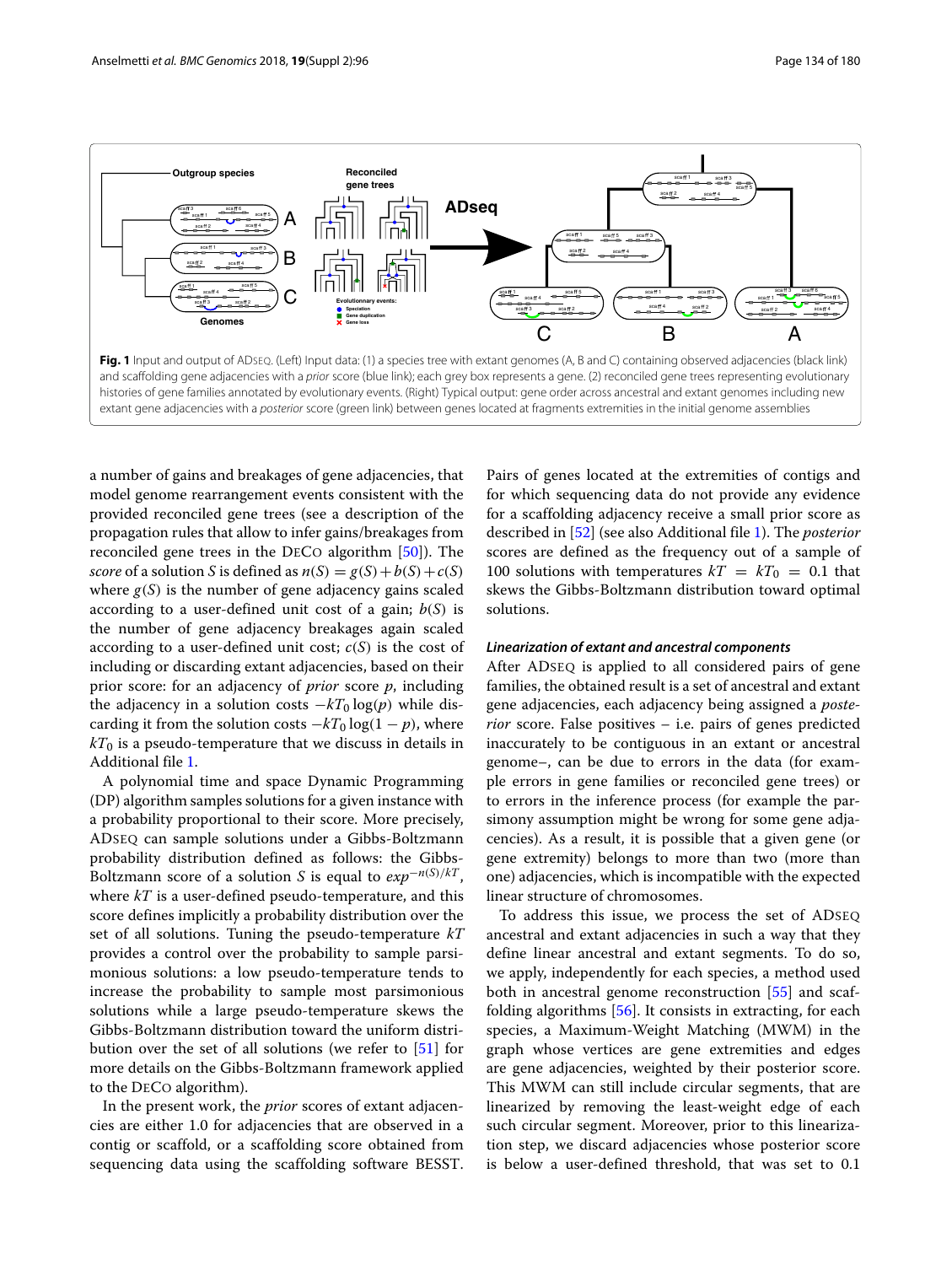after simulations aimed at measuring the accuracy of the ADSEQ algorithm (see Fig. [2\)](#page-4-0). This linearization step is done independently for each species, ancestral or extant.

#### **Application to the** *Anopheles* **data set**

We now describe how we generated the data for the 18 *Anopheles* genomes.

#### *Species trees*

The main species phylogeny we considered was taken from [\[5\]](#page-13-4). We call it the "X phylogeny" as it is based on the X chromosome genes. It is the species tree used by default unless another is specified. We also considered an alternative "Whole Genome (WG) phylogeny", that was introduced in [\[5\]](#page-13-4) as the most frequently observed among trees built using sequences from the autosomes (Fig. [3\)](#page-5-0).

#### *Genomic data*

Most genomic data we used were produced by the *Anopheles 16 Genomes project* described in [\[4\]](#page-13-3) and retrieved from VectorBase [\(https://www.vectorbase.org\)](https://www.vectorbase.org): genome assemblies (contigs, scaffolds, or chromosome arms), gene annotations, and gene sequences (CDS). For 16 out of the 18 considered *Anopheles* species, we retrieved from the NCBI Sequence Read Archive (SRA) paired-end Illumina libraries with an insert size of 180bp ('fragment' libraries) and mate-pair libraries with an insert size of 1.5kbp ('jump' libraries), both obtained from a single female individual. Additional low-coverage long-range sequencing libraries ('Fosill' libraries) were obtained from pools of individuals. Details are available in Additional file [17:](#page-12-0) Table S1.

#### *Gene families and trees*

We retrieved homologous gene families from orthologous gene groups of 21 *Culicidae* species recovered from the OrthoDBmoz2 database [\(http://cegg.unige.](http://cegg.unige.ch/orthodbmoz2) [ch/orthodbmoz2\)](http://cegg.unige.ch/orthodbmoz2) generated using OrthoDB [\[57\]](#page-14-11). We generated a multiple sequence alignment for each family, used RAXML [\[58\]](#page-14-12) to compute draft gene trees with bootstrap supports, and then corrected these draft gene trees using PROFILENJ [\[59\]](#page-14-13). PROFILENJ contracts branches with low bootstrap support and, using the species tree, resolves the polytomies in a way that minimizes the number of duplications and losses in a reconciliation. This resulted in 14,940 gene trees containing 183,680 genes. We refer to Additional file [1,](#page-11-0) Additional file [2:](#page-11-1) Figure S1, Additional file [3:](#page-11-2) Figure S2, Additional file [4:](#page-11-3) Figure S3, and Additional file [5:](#page-11-4) Figure S4, and Additional file [18:](#page-12-1) Table S2 for a description of our preprocessing pipeline (including preprocessing of these gene families), a comparison of the newly inferred gene trees with the original ones computed by the *Anopheles* consortium and for statistics on the inferred gene duplications and losses in these gene trees. As a species phylogeny is required to reconcile gene trees, we repeated the process described above for both the X phylogeny and the WG phylogeny.

#### *Extant adjacencies and prior scores from sequencing data*

Sequencing reads from all libraries were filtered to discard low quality reads and trimmed to 75bp length using TRIM-MOMATIC [\[60\]](#page-14-14), then mapped onto the contigs or scaffolds of the considered species using BOWTIE2 [\[61\]](#page-14-15); for reads with multiple mappings, all of them were conserved. The scaffolding software BESST [\[62,](#page-14-16) [63\]](#page-14-17) was then used to detect potential scaffolding adjacencies between pairs of contigs containing at least one annotated gene. Scaffolding adjacencies that were not supported by at least four pairs of reads were discarded. For remaining scaffolding adjacencies, we assigned a score defined as the arithmetic mean of the two scores computed by BESST, the link variation score and the link dispersity score. Detailed statistics on the scaffolding adjacencies so obtained are available in Additional file [6:](#page-11-5) Figure S5 and Additional file [7:](#page-11-6) Figure S6.



<span id="page-4-0"></span>A.dir: A. dirus). **Left graph:** results with 50% of reads. **Right graph:** results with all reads. The different methods results are plotted with the precision on the Y axis and the recall on the X axis. For ADSEQ and AD, results for three different adjacency support thresholds (0.1, 0.5 and 0.8) before genome linearization are plotted and represented with a color gradient. Note: A True Positive (TP) adjacency requires the proper orientation of both genes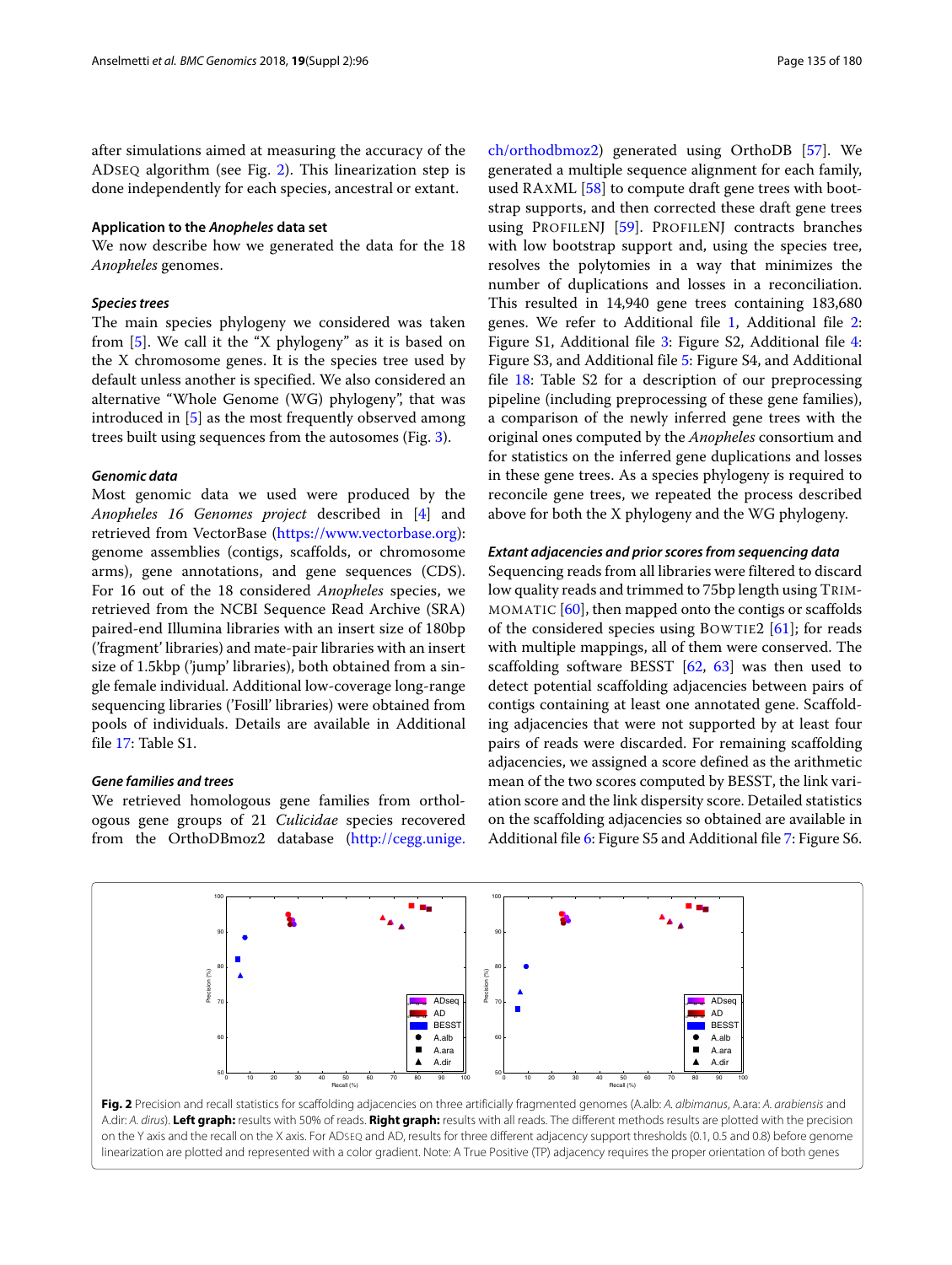

# <span id="page-5-0"></span>**Genome fragmentation simulations for measuring the accuracy of ADSEQ for extant scaffolding**

We developed a validation protocol of ADSEQ to measure its ability to propose reliable extant scaffolding adjacencies (see Additional file [8:](#page-11-7) Figure S7 for an illustration of the protocol and Additional file [19:](#page-12-2) Table S3 for assembly statistics at different steps of the protocol). The key element is to provide to ADSEQ a genome whose assembly is more fragmented than the reference assembly, in order to verify that ADSEQ can retrieve the lost adjacencies. Moreover our simulation framework aims at generating a realistic fragmentation, as relying on a random fragmentation, as used in other validation protocols [\[16,](#page-13-33) [52\]](#page-14-6), generates data that are in general easy to scaffold using comparative methods.

To avoid this pitfall we simulated a fragmented assembly by re-assembling the considered genomes using KMERGENIE [\[64\]](#page-14-18) and MINIA [\[65\]](#page-14-19). MINIA was chosen due to its stringency in handling repeats, that leads to more conservative and fragmented assembly compared to other contig assemblers. We applied this protocol to a randomly chosen either all or half of the raw sequence reads, independently three times, with the species *A. albimanus*, *A. arabiensis* and *A. dirus*, whose positions in the species tree allow to consider various evolutionary contexts.

We ran ADSEQ as described above on these new assemblies and compared its results (scaffolding adjacencies) with the reference assemblies. We call a True Positive (TP) adjacency an adjacency inferred by ADSEQ and present in the initial genome assembly. A False Positive (FP) adjacency corresponds to an adjacency inferred by ADSEQ and not present in the reference genome assembly. A FP can however be a true adjacency not found by the reference assembly (e.g., connecting two scaffolds), so we call Certain False Positive (CFP) a FP adjacency which extremities are not scaffold or contig extremities in initial genome assembly. Finally a False Negative (FN) is a pair of gene extremities that are contiguous in the initial assembly but are not inferred as an adjacency by ADSEQ. From these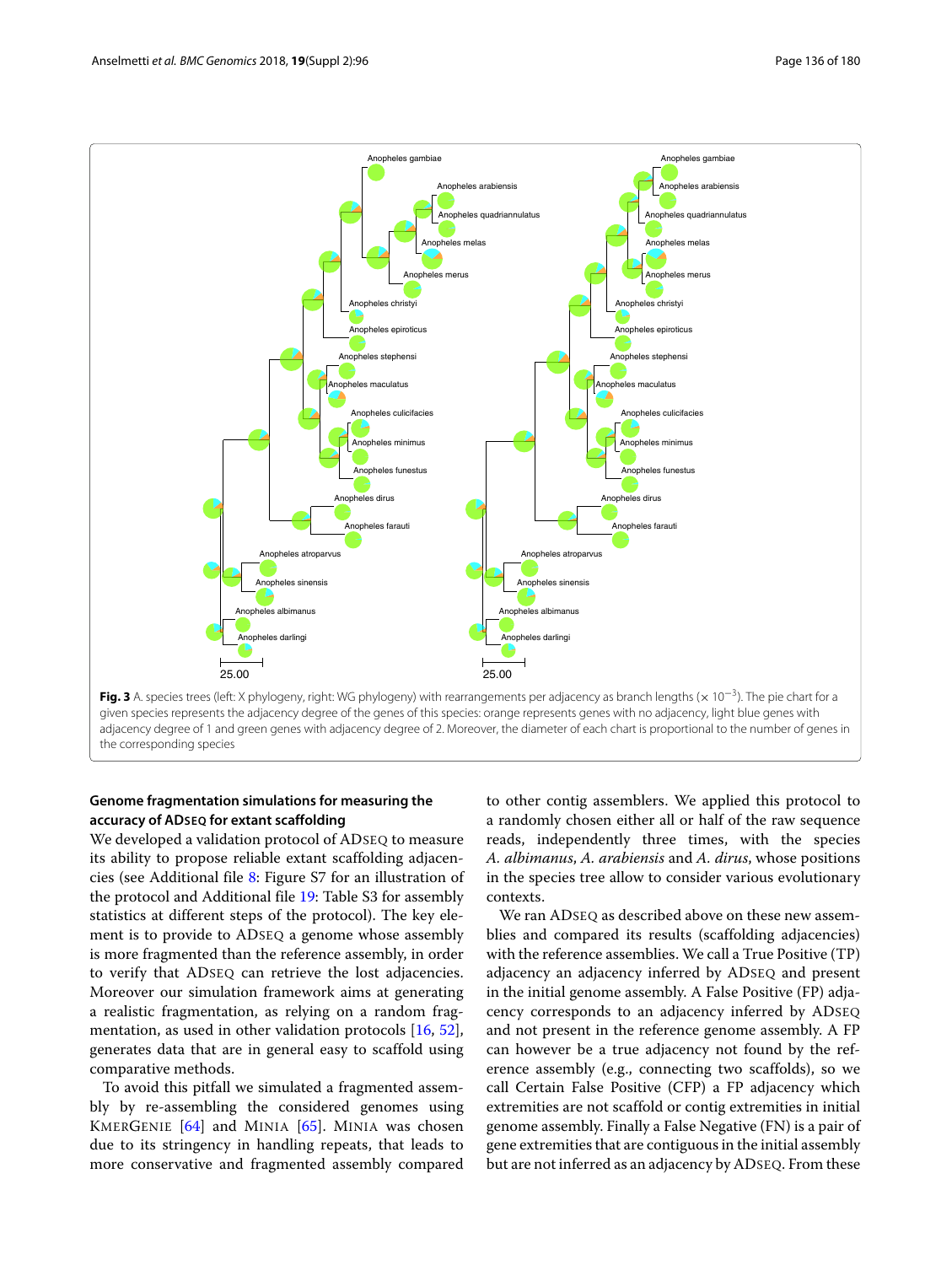values we compute the usual *precision* and *recall* statistics, but using CFP for the false positives count.

### **Gene order evolution analysis** *Assignment of chromosome segments*

To compare the evolution of *Anopheles* chromosomes, especially the apparent differences between the X chromosome and the autosomes described in  $[4]$ , it is necessary to assign extant and ancestral chromosome segments to either the X chromosome or the autosomes. As *A. gambiae* is the only fully assembled genome in our data set, this is also the only genome for which such information is readily available; in all other species the genomes are assembled into scaffolds with no indication of whether this scaffold belongs to the X chromosome or an autosome, unless additional data is available, such as genome maps. We assigned extant and ancestral genes and segments to the X chromosome or autosomes using the following probabilistic method. For each gene *g* (ancestral or extant), a set of *An. gambiae* orthologs is defined as all *An. gambiae* genes from the same gene family than *g* whose last common ancestor with *g* in the reconciled gene tree is a speciation node. Note that this set might be empty, and that this definition includes the case where *g* is an ancestor of a *An. gambiae* gene. The probability of *g* being on the X chromosome is then defined as the frequency of orthologs located onto *An. gambiae* X chromosome, or, if no ortholog is present on this X chromosome, by a background probability, defined as the global frequency of *An. gambiae* genes on the X chromosome. Then each segment is given a probability to be located on the X chromosome as the mean of probabilities for all genes it contains. Each gene then inherits the probability of being on the X chromosome from the segment it belongs to.

Very recently an assignment of *An. albimanus* genes to chromosomes was published together with a new assembly [\[66\]](#page-14-20) that we could use to verify that our assignment method is accurate: out of 8840 genes assigned to a chromosome in the novel assembly, we correctly predicted the autosomal/X placement of 8837 genes (comparing the assignment of higher probability and the assignment in the new assembly).

#### *Gene movements (translocations)*

For every couple of genes for which one is a direct descendant of the other, we inferred a gene movement (between the X chromosome and an autosome) if the probability of the ancestral gene being on the X chromosome is  $\leq 0.2$ while the probability of the descendant gene being on the X chromosome is  $\geq$  0.8, or conversely.

#### *Detecting chromosomal rearrangements*

For every branch of the species tree, genes with exactly one exemplar in their family both in the ancestor and descendant species were selected. Then conserved adjacencies were computed, which are adjacencies present between ancestral genes and descendant homologous genes. In order to discard gene displacements, which are counted elsewhere, we filtered also genes which are not involved in any common adjacency. A *rearrangement* (gain or breakage of a gene adjacency) is counted every time two gene extremities are contiguous on a segment (with respect to the reduced selected set of genes) of the ancestor, but not on the descendant, or conversely. When they are not contiguous, in order to detect a certain genome rearrangement, we require also that they are not both the extremities of their segments, to avoid counting as a rearrangement a potentially undetected scaffolding adjacency. Rearrangements were not directly counted as gains and breakages output from ADSEQ because this count can be blurred by adjacencies gained or broken by gene duplications and gene losses. As a consequence, gene duplications and losses are not counted as rearrangements, that are limited to synteny breakages due to balanced rearrangements (inversions, transpositions, large translocations), that do not change the gene content.

We stress that this method to detect genome rearrangements is conservative and underestimates rearrangement counts, as it does not detect the rearrangements hidden by the assembly fragmentation of the considered genomes. Moreover, this underestimation can be biased by the degree of fragmentation of the compared species, so two numbers of rearrangements are not necessarily comparable in biological terms, even for species closely located in the species phylogeny. However, given the same genomes in the input, the numbers of rearrangements for two different phylogenies are comparable, as are the number of rearrangements in sex chromosomes and autosomes.

#### **Results**

The results are organized in three parts. First, we describe the results of the simulation-based evaluation of the accuracy of ADSEQ to recover extant scaffolding adjacencies. Then we describe extant and ancestral genomes obtained with ADSEQ, and analyze important aspects of their evolutionary history. Finally we use ADSEQ to evaluate different species trees and re-examine the conclusions of [\[5\]](#page-13-4) regarding species evolution.

#### **Validation of the ADSEQ algorithm for extant scaffolding**

We compared the scaffolding performance of ADSEQ with two other methods, on the same data set of realistically fragmented genomes (see [Methods\)](#page-2-0). One is using sequence information only, BESST [\[63\]](#page-14-17), while the other one is using the comparative approach only, on the same phylogenomic data, AD (ADSEQ, where the possibility of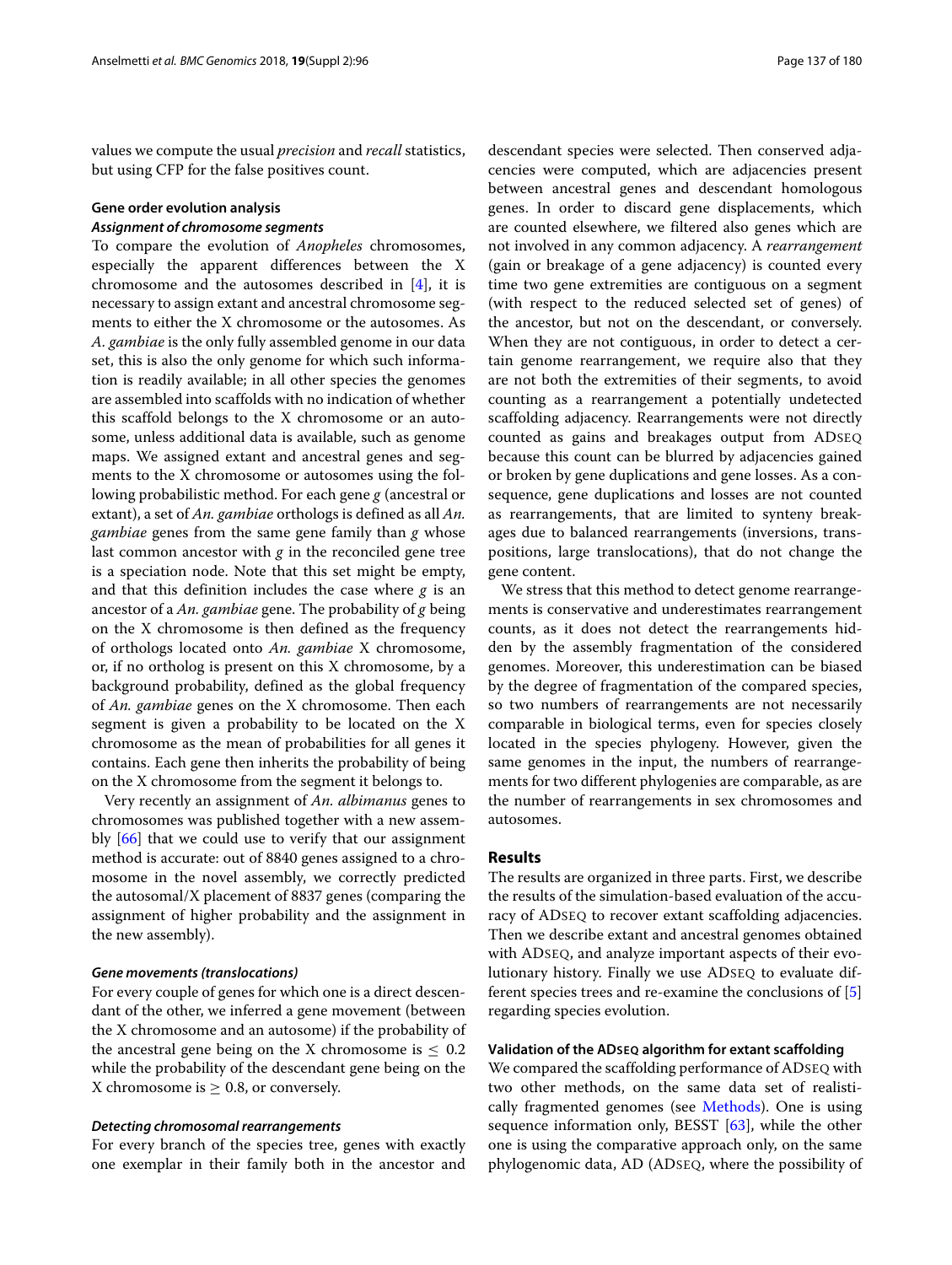using sequence information is turned off ). Figure [2](#page-4-0) shows the precision statistic in function of the recall statistic for the two data sets (sampling 50% of the reads or using them all). For ADSEQ and AD, different values of the threshold for filtering adjacencies prior to linearization (see [Methods\)](#page-2-0) were tested.

ADSEQ outperforms BESST in precision and recall independently of the threshold. This shows that in the majority of cases, adding phylogenomic information improves the recall without affecting the precision compared to a method purely based on sequence data. Additional results, where the gene orientation is not considered to determine an inferred adjacency as TP, are provided in Additional file [9:](#page-11-8) Figure S8 et Additional file [10:](#page-11-9) Figure S9. These results show that BESST has an equivalent precision and recall statistics compared to results of Fig. [2](#page-4-0) where gene orientation is considered. This comparison shows that for most of inferred adjacencies the three methods inferred the right orientation for both genes involved in adjacency. In summary the combined approach using comparative signal and sequence data (ADSEQ) is giving significantly better results than a method based on sequence alone (BESST).

We now compare ADSEQ and AD, for a better illustration of the Fig. [2](#page-4-0) to compare precision and recall statistics between ADSEQ and AD see subfigures zooming in Additional file [11:](#page-11-10) Figure S10. Recall statistic is slightly better with ADSEQ than with AD for all considered threshold values. For most of the condition the precision statistic is slightly better ADSEQ than AD (except in some conditions for *A. albimanus* and *A. dirus*, see Additional file [11:](#page-11-10) Figure S10). For *A. albimanus*, with all reads considered, ADSEQ outperforms AD for recall statistic for a threshold fixed to 0.1 and 0.5. So from a quantitative point of view, adding sequence data seems to have a smaller impact on the recall and precision statistics compared to using synteny evolution. Note however that the combination of both supports for extant scaffolding adjacencies (sequence data and synteny evolution) is an important by-product of ADSEQ. A phylogenetic method alone is more difficult to trust in the absence of sequence data. So even if the general statistics are comparable, the additional support brought by the sequence data is an important feature. Moreover, additional results in Additional file [12:](#page-11-11) Figure S11 and Additional file [13:](#page-12-3) Figure S12 strongly support that a joint combination of phylogenetic and sequence signals (ADSEQ) overpasses an *a posteriori* combination of phylogenetic signal and sequence data (AD + BESST) for scaffolding improvement. These results show indeed that combining AD + BESST slightly overpasses ADSEQ in term of recall statistic (stronger TP adjacencies) but at the expense of a strong decrease of the precision.

# **Improved scaffolding of** *Anopheles* **extant and ancestral genomes**

Properties of the improved assemblies for *Anopheles* extant genomes and of the reconstructed *Anopheles* ancestral genomes segments are summarized in Fig. [4.](#page-7-0) We describe three runs of ADSEQ: one without proposing extant scaffolding adjacencies (which amounts to use the DECLONE algorithm [\[51\]](#page-14-5) to reconstruct ancestral genomes without improving extant genomes) and two with ADSEQ using the X and WG species phylogenies. The first observation that can be made is that the ability to create extant scaffolding adjacencies has a very significant impact on the ability to reconstruct ancestral segments,



<span id="page-7-0"></span>Fig. 4 Left: Number of segments in extant and ancestral genomes, according to three runs of ADSEQ in three different conditions. In the first run, we turn off the scaffolding mode on the X phylogeny, that is, it only constructs ancestral segments. The first column "XNS ext" thus describes the initial assembly, and "XNS anc" the assembly of ancestral genomes when reconstructed without extant scaffolding. In the second and third runs, the scaffolding mode was turned on, and run with the X phylogeny ("X ext" and "X anc") and the WG phylogeny ("WG ext" and "WG anc"). **Right:** Number of rearrangements over all branches of the X phylogeny, with and without the scaffolding mode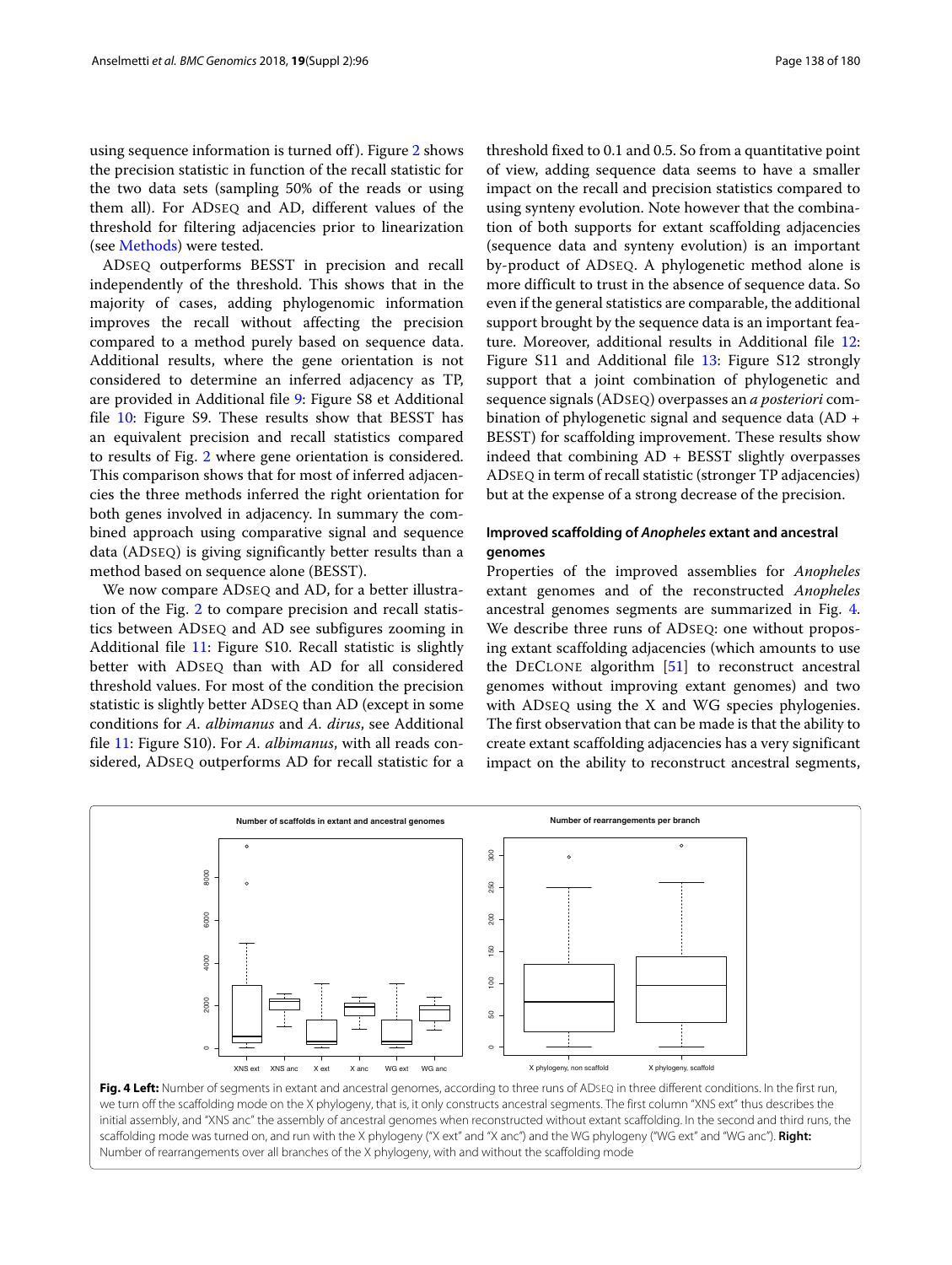that define ancestral genomes at a similar level of fragmentation than the improved extant genomes. This effect is important toward refined genome evolution analysis that rely on the ancestral segments as input material, especially to detect chromosomal rearrangements.

Additional file [20:](#page-12-4) Table S4 and Additional file [14:](#page-12-5) Figure S13, Additional file [15:](#page-12-6) Figure S14, and Additional file [16:](#page-12-7) Figure S15, provide more detailed illustration and statistics on the improved scaffolding. We observe that from 36,634 initial extant segments (contigs, supercontigs and scaffolds after the various filterings steps described in Methods and SI text), we scaffold the extant genomes into 13,525 segments, with an average number of 94 genes per segment up from 37 before running ADSEQ. Very similar results are obtained for all genomes independently of the chosen phylogeny, confirming the overall picture described in Fig. [4-](#page-7-0)Left.

On the right side of Fig. [4,](#page-7-0) we can observe that we retrieve a significantly (Wilcoxon paired test, *p*-value  $< 10^{-4}$ ) higher number of rearrangements by the joint scaffolding technique than by just constructing ancestral genomes without scaffolding extant genomes. So the joint scaffolding of extant and ancestral genomes is beneficial to both. In particular scaffolding extant genomes while reconstructing ancestral genomes gives access to more information regarding the evolutionary history.

An interesting feature of ADSEQ is the possibility that the linearization step does delete an observed gene adjacency in an extant genome. This is unlikely as observed adjacencies have the highest score in the linearization procedure, but it can happen if it is in conflict with other adjacencies with high posterior probability. It happened only once in our dataset, for an adjacency between two *A. culcifacies* genes. The two genes were predicted in the reverse order, or equivalently in the reverse orientation, because all identified homologs were arranged similarly. This can be explained either by two inversions, one encompassing each gene, or by an assembly or annotation error. This shows that our approach can also detect questionable adjacencies in the given extant assemblies.

#### **Evolution and phylogeny**

ADSEQ is not a phylogenetic method *per se*, as it requires a given species phylogeny and does not include an extension to search an optimal phylogeny according to some evolutionary criterion. However as a method which infers ancestral gene orders and evolutionary events, and is computationally efficient (all steps that require a species phylogeny, including the correction of gene trees with ProfileNJ, the reconciliation of the gene trees with the species trees, and the joint scaffolding / ancestral genome reconstruction takes five hours on a laptop), it can be used to compare a few selected competing phylogenies. To this aim we compared several measures obtained by the same methods using the two phylogenies, WG and X. They are the two main examined topologies in [\[5\]](#page-13-4), where X is preferred as depicting the species history.

#### *Duplications*

Our pipeline using PROFILENJ to correct gene trees allows to record gene duplications. We counted a total of 6461 duplications for the X phylogeny, against 6159 duplications for the WG phylogeny (see Table [1\)](#page-8-0). This means that for many gene families, a duplication was identified in the X phylogeny and not in the WG phylogeny. For these families, a well supported branch (100% bootstrap with RaxML) was compatible with the WG phylogeny but not with the WG phylogeny, indicating that well supported branches are more often compatible with the WG phylogeny. This supports the result of [\[5\]](#page-13-4) that most genes follow the WG phylogeny. The fact that this is observed on the autosomes and not on the X phylogeny also supports that the genomes evolve with two compartments.

#### *Scaffolding and ancestral genome reconstruction*

On the left side of Fig. [4,](#page-7-0) we can observe a first difference between the results obtained with the X and the WG phylogenies: the extant scaffolding is slightly better (in terms of fragmentation level of the extant genomes) with the X phylogeny (mean segment number is 835 genes for the X phylogeny, versus 840 for the WG phylogeny), while the ancestral scaffolding is better with the WG phylogeny (mean segment number is 1860 for the X phylogeny, versus 1756 for the WG phylogeny). The better extant scaffolding with the X phylogeny can be attributed to the basal position of the genome with best assembly (*A. gambiae*) in the *Gambiae complex*. Indeed in ADSEQ the sister species can be assembled according to *A. gambiae*, but outgroup species cannot, so the assembly is necessarily better if a fully assembled genome has more sisters species and less outgroups as it is the case with *A. gambiae* in the X phylogeny. Interestingly ancestral genomes are better scaffolded with the WG phylogeny, even with this sister-branch artifact that concerns extant genomes. This better ancestral genome reconstruction obtained with the WG phylogeny could be considered as a first signal contradicting the hypothesis that the X phylogeny is the true species phylogeny, although it does not allow to draw definitive conclusions.

<span id="page-8-0"></span>**Table 1** Numbers of inferred rearrangements and duplications in the X chromosome and in the autosomes, according to the phylogeny (X or WG) used as a parameter of ADSEQ

| Event          | X phylogeny |           | WG phylogeny |           |
|----------------|-------------|-----------|--------------|-----------|
|                | X chr.      | Autosomes | X chr.       | Autosomes |
| Duplications   | 604         | 5857      | 606          | 5553      |
| Rearrangements | 415         | 2949      | 416          | 2760      |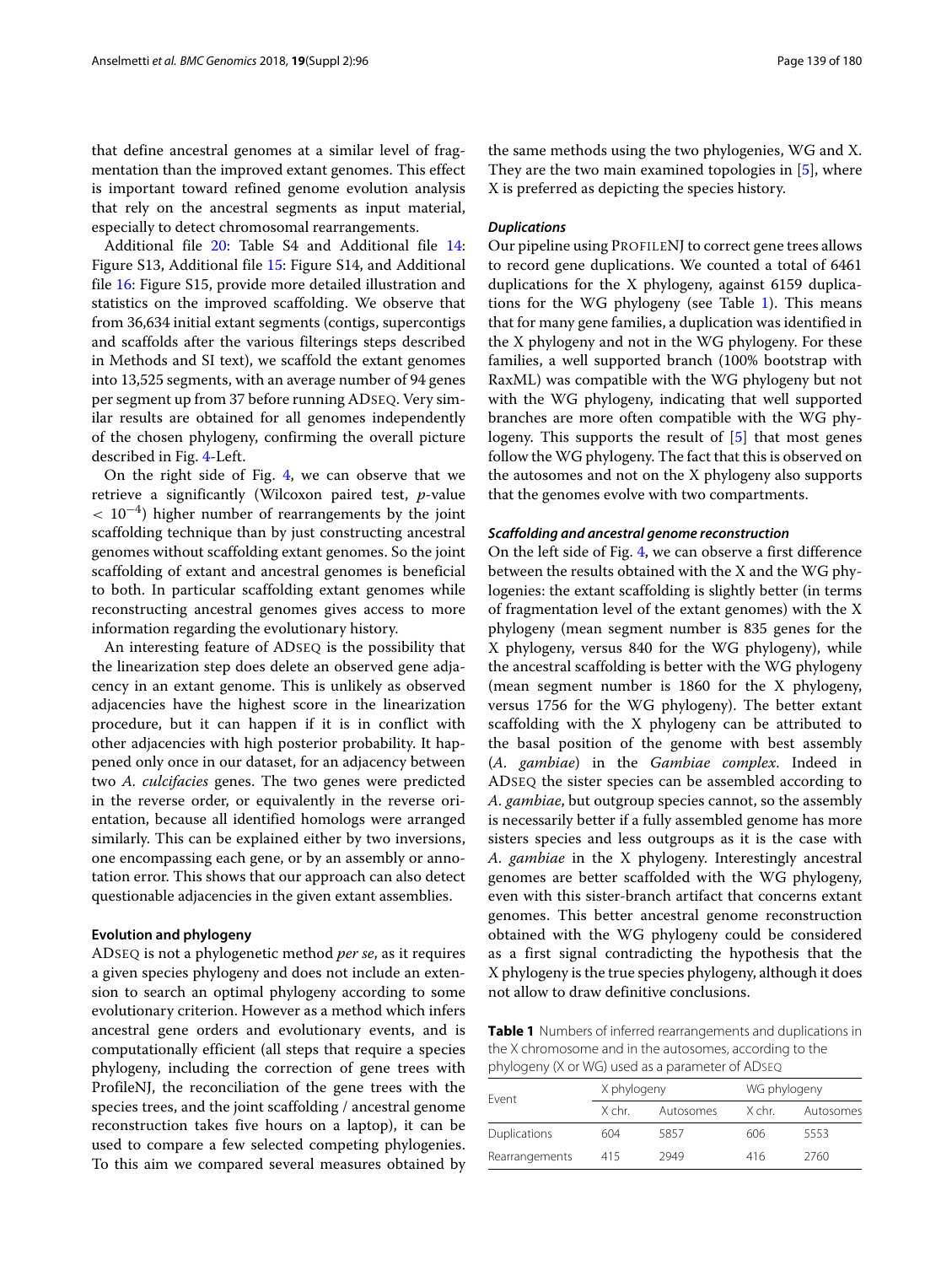#### *Conflict*

With both phylogenies we also measured the level of syntenic conflicts, defined as the sum of the posterior scores of the adjacencies discarded during the linearization phase (data shown in SI text). We observe a higher level of syntenic conflicts in the X phylogeny (7665) than in the WG phylogeny (6319). According to simulations (described in SI text), the level of conflict is higher with a wrong phylogeny, even if it is not with the same order of magnitude than what we observe on our data. This could be seen as a second element contradicting the sequencebased hypothesis that the X phylogeny is the true species phylogeny, although the high level of conflict observed with both phylogenies here again does not allow to draw reliable conclusions.

#### *Gene movements (translocations)*

As it is believed there have been no large-scale rearrangement between the X chromosome and the autosomes in the *Anopheles* history [\[4,](#page-13-3) [67\]](#page-14-21), we could assign most extant and ancestral segments (at least almost all that contain more than one gene) either to the X chromosome or to an autosome, with high accuracy (see [Methods\)](#page-2-0). Then we identified which genes moved from the X chromosome to an autosome, or conversely, by screening all couples of direct ancestor/descendant genes, one being in a segment assigned to the X chromosome and the other to an autosome. We found 429 genes having moved from the X chromosome to an autosome, and 469 from an autosome to the X chromosome, which confirms the trend found by Neafsey et al. [\[4\]](#page-13-3) (59 over 132 gene movements originated from the X chromosome), although we draw our conclusion from experiments using now many more genes than in  $[4]$ .

#### *Genome rearrangements*

We now turn to detecting genome rearrangements, as defined in the Methods section. In particular, we stress that we look for breaks and gains of gener adjacencies due to genome rearrangements such as inversions, transpositions and translocations, excluding duplications and losses, as well as adjacency breaks and gains due to duplications and losses. Moreover, due to the fragmented nature of many ancestral genomes, we expect to underestimate the true number of synteny breaks and gains.

We detect 3364 gains or breakages of adjacencies (860 in the *Gambiae complex*) using the X phylogeny, and 3176 using the WG phylogeny (590 in the *Gambiae complex*). The difference is illustrated in Fig. [3.](#page-5-0) Between the two competing phylogenies, one can observe a 30% decrease in the number of rearrangements within the *Gambiae complex* with the WG phylogeny compared to the X phylogeny. These gains/breaks of adjacencies can be combined along each branch to detect inversions, defined by pairs of breaks in the ancestor and pairs of gains in the descendant involving the same four gene extremities. This lead to the identification of 242 inversions in the X phylogeny (including 16 inversions in the *Gambiae complex*, including 4 on the single lineage to *A. gambiae*) and 240 inversions with the WG phylogeny, with only 4 in the *Gambiae complex*, two of them on the branch leading to *A. gambiae*.

#### *Comparison of sex chromosomes and autosomes evolution*

Sex chromosome and autosomes have different evolutionary modes, according to duplications and rearrangements. Table [1](#page-8-0) summarizes the number of inferred events of gene duplication and genome rearrangement in the sex chromosomes and autosomes, depending on the chosen phylogeny.

A striking observation is the different behavior of the X chromosome and of the autosomes regarding duplications and genome rearrangements. We do not count loss events to compare phylogenies because the absence of genes can be due to the fragmented assembly and not necessarily to actual gene losses during evolution. This compartmentalization was observed by [\[5\]](#page-13-4) for genes and attributed to introgression in the autosomes; it was also noticed in [\[4\]](#page-13-3) that the genome rearrangement rate was much higher in the X chromosome than in autosomes. We observe here a similar trend. We computed genome rearrangement rates by normalizing the number of observed gains and breaks of gene adjacencies by the number of gene adjacencies in the whole set of extant and ancestral genomes; with the X phylogeny we could observe that the X chromosome has a rearrangement rate equal to 1.46 times the rate observed in the autosomes, a figure that is similar (1.57) using the WG phylogeny. The observed higher reate of rearrangement in the X chromosome is in fact likely higher, as the relative fragmentation of the chromosome X is higher compared to the autosomes in most species both extant and ancestral (data not shown).

Moreover, we can observe interesting differences between the X and WG phylogenies. Constantly less events are found on the X chromosome with the X phylogeny, while less events are found on the autosomes with the WG phylogeny. It seems indeed that not only do genes follow different histories because of introgression [\[5\]](#page-13-4), but also entire chromosomes do. However, the observed compartmentalization alone does not allow us to specify which part of the genome has followed the species diversification. As the *Gambiae complex* is estimated to be 2.2 million years old, it is reasonable to use parsimony arguments concerning rearrangements (see argument in the next paragraph). If we do so, we find less rearrangements in total in the WG phylogeny: even normalized by the number of adjacencies (because an increase in the number of rearrangements might be the effect of a higher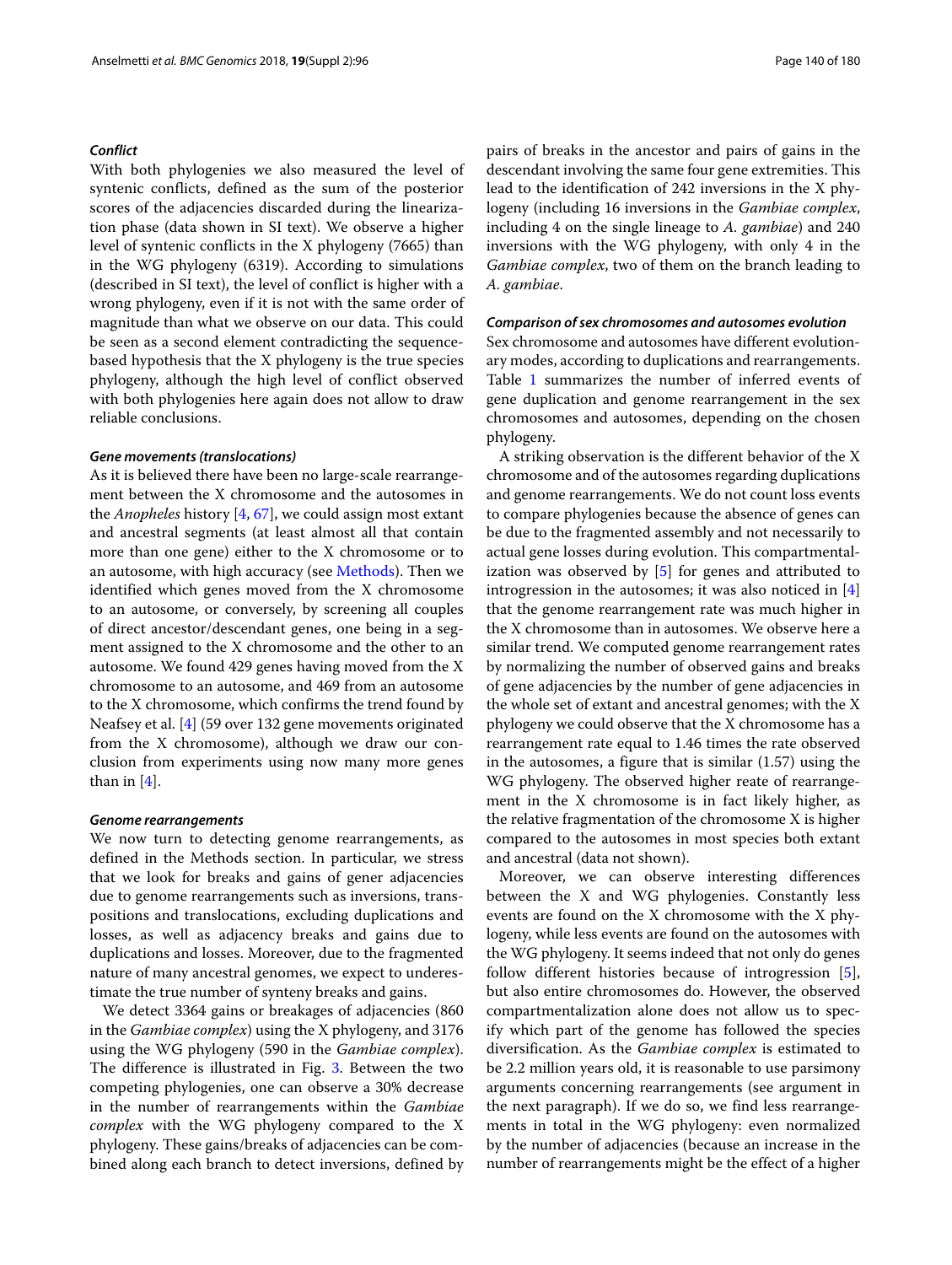number of adjacencies): 9.15 10−<sup>3</sup> for the WG phylogeny versus 9.68  $10^{-3}$  for the X phylogeny. This means that rearrangements do not yield the same phylogenetic signal than the one suggested in [\[5\]](#page-13-4)), which puzzles the evolutionary scenario in the *Gambiae complex* [\[68\]](#page-14-22).

#### *Assessing the relevance of rearrangements parsimony*

The fact that parsimony can give a good account on the phylogeny can be questioned. Indeed, rearrangements in *Anopheles* are not uniformly distributed [\[69\]](#page-14-23), they can show some degree of convergence, and rearrangements can show inter-species polymorphism. To test whether in the *Gambiae complex* we are in the domain of validity of parsimony, we compared the gene order of *A. gambiae* with *A. albimanus*, which, following the recent improved assembly of *A. albimanus*, are the two genomes which have their genes assigned to chromosomes. We selected all genes with an assignment to a chromosome, and applied the EM2 distance estimator  $[70]$ . It is based on a non uniform model of genome rearrangements which has proved to give the most reliable results on mammalian genomes, whose evolution spans a similar amount of time than the *Anopheles* genomes. We found an estimation of 1313 inversions with the statistical estimator, while the parsimony solution was 1300 (data not shown). So the parsimony result is within in the 1% interval of the statistical method, far from saturation. As *A. gambiae* and *A. albimanus* are separated by approximately 79 million years of evolution, we may suppose that, in the 2 or 3 million years that have shaped the *Gambiae complex*, rearrangements were not numerous enough to contradict parsimony.

#### **Discussion**

An important contribution of our work is the unification of two domains of research, namely genome scaffolding, and the evolution of gene order and ancestral genome reconstruction. They are usually separated despite the similarity of their objectives (reconstructing ancestral gene order is akin to a scaffolding procedure if ancestral genes are considered as contigs). Our work improves on previous works (especially [\[37,](#page-13-28) [39,](#page-13-26) [71\]](#page-14-25)) in several aspects. In particular, we integrate elements coming from more traditional phylogenetic methods, such as gene trees and reconciliations, in order to be able to handle a large gene complement that includes gene families with complex evolutionary histories. Another important aspect of our work is the validation procedure of the scaffolding method. We propose a novel simulation procedure which takes real sequence data but lowers the coverage and rely on a conservative contigs assembler to obtain a realistic fragmentation. Using this validation method, we show that combining both sequence data and comparison with related genomes in a phylogenetic context produce better scaffolds, at least in the context of *Anopheles* genomes.

The benefit of the joint approach that considers in the same framework scaffolding extant genomes and reconstructing ancestral genomes is evident from both the improved extant genomes assemblies, where we reduce the fragmentation from roughly 36,000 segments to below 14,000 segments, and the detection of genome rearrangements, where we observe again a much better resolution of ancestral genomes. This allows us to detect a statistically significantly larger number of genome rearrangements that can not be confused with assembly artifacts. To the best of our knowledge, ADSEQ is currently the only method that can process such a data set with many genomes, most of them provided with fragmented assemblies, while using a large complement of gene families without being limited by the nature of the evolution of these families in terms of duplications and losses, and using also sequencing data. Regarding extant genomes scaffolding, the quality of our results depends of a set of factors, such as the quality of the initial extant assemblies and the position in the species phylogeny; we do not gain much for well assembled species such as *A. albimanus* which is almost an outgroup, while we refine very well the assembly of the genomes of species such as *A. minimus* or *A. dirus*. It is important to note that while we rely on sequencing data in the present work, other sources of data such as genome maps for example could be used to define a prior score for scaffolding assemblies. In terms of genome rearrangements, we likely underestimates their actual number due to the fragmentation of the reconstructed ancestral genomes. This is a consequence the very conservative approach we follow that detects only rearrangements for which there is a clear support. It remains to see if more realistic models of genome rearrangements that do not rely on reconstructed ancestral gene orders would be able to cope, in terms of computational complexity and of robustness of the detected rearrangements, with both the large number of species considered here and the level of fragmentation of the extant genomes assemblies. Nevertheless, the results we obtain support strongly the observation of [\[4\]](#page-13-3) that the X chromosome evolves by genome rearrangements at a much higher rate than the autosomes.

#### **Conclusions**

Genes sequences and nucleotide substitutions are questionable markers for phylogeny because of introgression, due to hybridization or horizontal transfer, as it has been several times demonstrated recently, and in particular on *Anopheles* species. Genome rearrangements can help decipher phylogenetic relationships. However, they are difficult to infer from genomes with fragmented assemblies, a common feature for genomes obtained from short sequencing reads. We introduce a computational and statistical method for the inference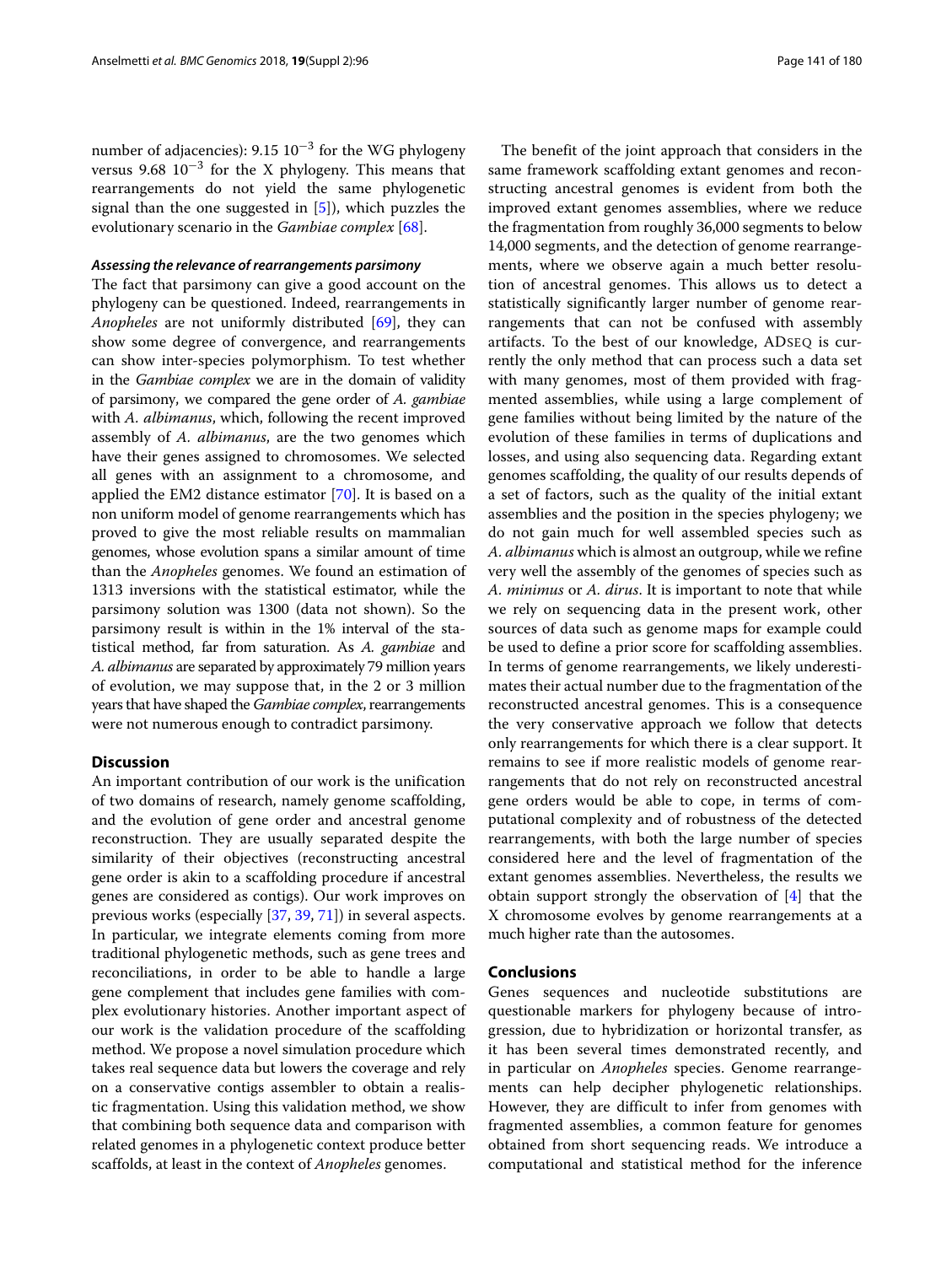of genome rearrangement events in the presence of fragmented assemblies, proposing improved scaffolding based on sequencing data and an evolutionary model of gain/breakage of genes synteny along a given species phylogeny. We provide an evolutionary study of rearrangements, providing alternative hypotheses on the introgression process in the *Gambiae complex*.

Finally, our work opens the way to several research avenues. Generally, our general approach that relies on the joint analysis of sequencing data and the comparative approach to improve the quality of extant genome data could be extended to correct other types of errors that assembly breakpoints. To cite a specific example, it could be extended to account for the well known problem of unassembled genes [\[72\]](#page-14-26), that create apparent gene loss and rearrangement breakpoints. Other avenues could include the development of metrics to compare alternative species phylogenies or the introduction in the evolutionary model of introgression events.

### **Additional files**

<span id="page-11-0"></span>**[Additional file 1:](https://doi.org/10.1186/s12864-018-4466-7)** Supplementary text. (PDF 181 kb)

<span id="page-11-1"></span>**[Additional file 2:](https://doi.org/10.1186/s12864-018-4466-7) [Figure S1.](https://doi.org/10.1186/s12864-018-4466-7pdf)** Extant and ancestral genome gene content (left) and ancestral gene degree (right). Left: Number of genes of extant species (left), ancestral species using the reconciled VectorBase gene trees (middle), and ancestral species using the reconciled PROFILENJ gene trees (right). Right: Gene degree distribution of ancestral genes after applying ADSEQ with the RAW gene trees (blue graph) and the PROFILENJ gene trees (red graph), compared to the expected gene degree distribution for theoretical perfectly assembled genomes (black graph). The degree of a gene is defined as the sum of the ADSEQ posterior scores of adjacencies involving this gene. Here the value at coordinate  $x$  is the sums of all degrees in the interval  $[x, x + 1]$ . (PDF 92 kb)

<span id="page-11-2"></span>**[Additional file 3:](https://doi.org/10.1186/s12864-018-4466-7) [Figure S2.](https://doi.org/10.1186/s12864-018-4466-7pdf)** The pipeline is split into two parts: The first part (Blue one) processes genome content data to obtain extant genome adjacencies. **Step 1** detects genes that are included in other genes. In **Step 2**, gene families containing these genes are filtered out to avoid ambiguity in defining observed extant gene adjacencies. In **Step 3**, gene trees are inferred from the gene sequences, one gene tree per gene family (see Additional file [5:](#page-11-4) Figure S4 for more information on gene trees inference pipeline). Finally, in **Step 4** genes contained in gene families for which gene trees have not been inferred are discarded from the analysis (41 gene families containing representing 1,039 genes). The second part of the pipeline (Green one) processes sequencing data to obtain scaffolding adjacencies that will be used to improve extant genome assembly with the ADSEQ algorithm. **Step A** trims reads with TRIMMOMATIC to remove low qualities reads and remaining adapters. In **Step B**, trimmed reads are mapped onto their respective genome with BOWTIE2 considering all multiple mappings. In **Step C**, pairs of contigs for which paired-end reads suggest a possible contiguity along their chromosome are linked with the scaffolding software BESST, and the resulting potential scaffolding adjacencies are scored according to the BESST model. Then, in **Step 5** scaffolding gene adjacencies are determined from contigs adjacencies obtained from sequencing data processing part with genes present in gene trees. This results in scaffolds with observed scored scaffolding adjacencies that are used as input of DECOSTAR (**Step 6**). See Additional file [18:](#page-12-1) Table S2 for a description per species on dataset used for DECOSTAR. Pipeline to produce input data for ADSEQ on 18 Anopheles dataset. The pipeline takes as input a species tree for the 18 Anopheles species, the whole set of gene families and gene trees for these species and genomic data (contigs, scaffolds and chromosomes). The goal of the pipeline is to produce input

data for the ADSEQ algorithm to reconstruct ancestral genome structure and evolution and to improve extant genome scaffolding. (PDF 103 kb)

<span id="page-11-3"></span>**[Additional file 4:](https://doi.org/10.1186/s12864-018-4466-7) [Figure S3.](https://doi.org/10.1186/s12864-018-4466-7pdf)** Distribution of gene families number (red bars) and number of genes (blue bars) per families containing x species. **Left graph:** distribution of the 17,780 raw input gene trees corresponding to 212,800 genes. **Middle graph:** distribution of the 14,981 gene families, containing 184,719 genes, after discarding families containing included genes (after step 2 of Additional file [3:](#page-11-2) Figure S2). **Right graph:** distribution of the 14,940 gene trees, composed of 183,680 genes, after gene trees inference pipeline (after steps 3 and 4 of Additional file [5:](#page-11-4) Figure S4). (PDF 83 kb)

<span id="page-11-4"></span>**[Additional file 5:](https://doi.org/10.1186/s12864-018-4466-7) [Figure S4.](https://doi.org/10.1186/s12864-018-4466-7pdf)** Pipeline to improve gene trees inference from homologous gene family. CDS sequences of genes in gene trees have been obtained from VectorBase database and homologous gene families deduced from the 14,981 gene trees resulting of step 2 of Additional file [5:](#page-11-4) Figure S4. **Step A** consists to multiple align homologous genes with MUSCLE with parameter "-maxiters 2" if a gene sequence have a size upper than 32,000 bp. In **Step B**, GBLOCKS was applied on alignments to select high confidence alignment sites. At this step, 41 gene families have been discarded due to sequences that were not present in a selected blocks. For **Step C**, RAXML have been used to infer maximum likelihood gene trees with the GTR-GAMMA model and 100 bootstrap iterations. Finally in **Step D**, the maximum likelihood gene trees are processed with PROFILENJ to potentially changing branches with bootstrap support lower than 100% in a DL reconciliation model (min(Duplication,Loss)) with the species tree [\[73\]](#page-14-27). (PDF 35 kb)

<span id="page-11-5"></span>**[Additional file 6:](https://doi.org/10.1186/s12864-018-4466-7) [Figure S5.](https://doi.org/10.1186/s12864-018-4466-7pdf)** Distributions of scaffolding adjacencies scores computed by BESST for scaffolding adjacencies supported by at least 3 paired reads. **Left graph:** adjacency scores distribution between all contigs or scaffolds, over 405,939 scaffolding adjacencies. **Right graph:** adjacency scores distribution for contigs and scaffolds with gene corresponding to the 68,876 scaffolding gene adjacencies considered by DECOSTAR. Blue bars represent the link variation score, red bars the link dispersity score and purple bars the mean of the two link scores. For more information on the link scores see SI text and [\[62\]](#page-14-16). (PDF 37 kb)

<span id="page-11-6"></span>**[Additional file 7:](https://doi.org/10.1186/s12864-018-4466-7) [Figure S6.](https://doi.org/10.1186/s12864-018-4466-7pdf)** Distributions of scaffolding adjacencies link scores computed by BESST for scaffolding adjacencies supported by at least 3 paired reads, for each of the 18 Anopheles species. **Upper graphs:** distribution of scores all 405,939 potential scaffolding adjacencies. **Lower graphs:** distribution of scores for all 68,876 scaffolding gene adjacencies used as input by DECOSTAR. **Left graphs:** distribution of link dispersity scores. **Middle graphs:** distribution of link variation scores. **Right graphs:** distribution of the mean of link variation and dispersity scores. Each color corresponds to one species and the number between parenthesis in the legend indicates the number of scaffolding adjacencies inferred by BESST for each species. (PDF 64 kb)

<span id="page-11-7"></span>**[Additional file 8:](https://doi.org/10.1186/s12864-018-4466-7) [Figure S7.](https://doi.org/10.1186/s12864-018-4466-7pdf)** The ADSEQ validation protocol. (PDF 61 kb)

<span id="page-11-8"></span>**[Additional file 9:](https://doi.org/10.1186/s12864-018-4466-7) [Figure S8.](https://doi.org/10.1186/s12864-018-4466-7pdf)** Precision and recall statistics for scaffolding adjacencies on three artificially fragmented genomes (A.alb: Anopheles albimanus, A.ara: Anopheles arabiensis and A.dir: Anopheles dirus), when gene orientations are not accounted for. **Left graph:** results with 50% of reads. **Right graph:** results with all reads. The different methods results are plotted with the precision on the Y axis and the recall on the X axis. For ADSEQ and AD, results for three different adjacency support threshold (0.1, 0.5 and 0.8) before genome linearization are plotted and represented with a color gradient. These results show similar results to Fig. [2](#page-4-0) showing that for most of the predicted adjacencies the three methods infer the correct gene orientation. (PDF 106 kb)

<span id="page-11-9"></span>**[Additional file 10:](https://doi.org/10.1186/s12864-018-4466-7) [Figure S9.](https://doi.org/10.1186/s12864-018-4466-7pdf)** Subfigures zooming of Additional file [9:](#page-11-8) Figure S8 to compare precision and recall statistics between ADSEQ and AD. **Upper graphs:** zoom of results with 50% of reads. **Lower graphs:** results with all reads. (PDF 154 kb)

<span id="page-11-10"></span>**[Additional file 11:](https://doi.org/10.1186/s12864-018-4466-7) [Figure S10.](https://doi.org/10.1186/s12864-018-4466-7pdf)** Subfigures zooming of Additional file [3:](#page-11-2) Figure S2 to compare precision and recall statistics between ADSEQ and AD. **Upper graphs:** zoom of results with 50% of reads. **Lower graphs:** results with all reads. (PDF 136 kb)

<span id="page-11-11"></span>**[Additional file 12:](https://doi.org/10.1186/s12864-018-4466-7) [Figure S11.](https://doi.org/10.1186/s12864-018-4466-7pdf)** Venn diagrams showing adjacencies shared by the three scaffolding methods ADSEQ, AD and BESST with a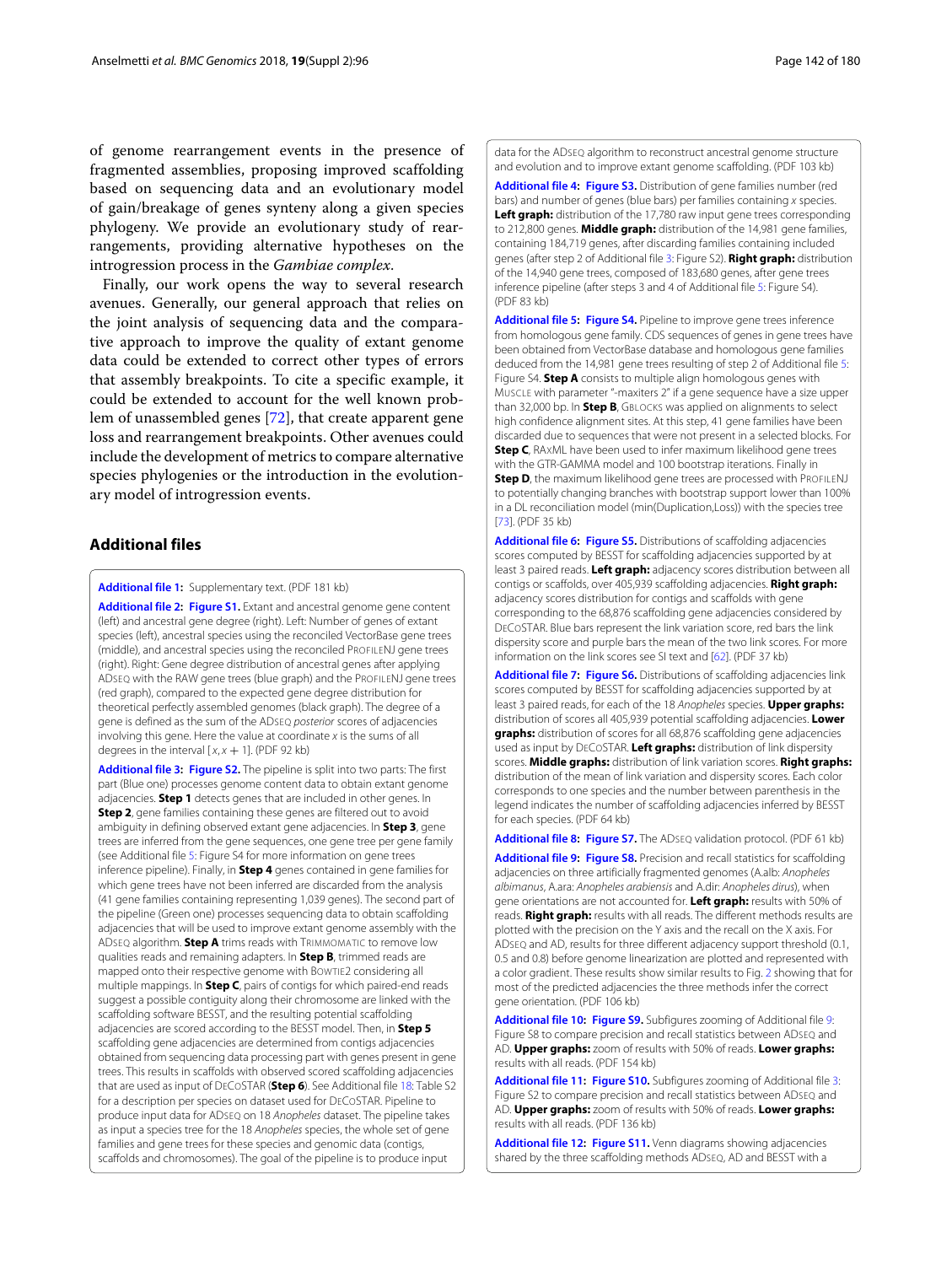sample of 50% of the reads. **Upper Venn diagrams:** results for Anopheles albimanus. **Middle Venn diagrams:** results for Anopheles arabiensis. **Lower Venn diagrams:** results for Anopheles dirus. **Left diagrams:** False Negative (FN) adjacencies, corresponding to adjacencies created by the fragmentation process and that have not been recovered. **Center diagrams:** results for True Positive (TP) adjacencies. Here, an adjacency is considered TP if the pair of genes is adjacent in the reference assembly and the orientation of genes involved in the adjacency is properly recovered. **Right diagrams:** results for Certain False Positive (CFP) adjacencies. An adjacency is determined as CFP when the pair of gene does not belong to the reference assemblies and one of the two genes is not located at a contig extremity in reference genome, or if the recovered orientation of genes is incorrect. If we consider method individually, these results show that ADSEQ outperforms AD and BESST with the lowest number of FN adjacencies, the largest number of TP adjacencies and the lowest number of CFP adjacencies (except for An. albimanus where AD has the lowest number of CFP (224 vs. 231 for ADSEQ). However, if we combine a posteriori AD and BESST, this performs better than ADSEQ in terms of recall (higher number of TP adjacencies) but at the expense of a strong decreases of precision (much higher number of CFP adjacencies). (PDF 20 kb)

<span id="page-12-3"></span>**[Additional file 13:](https://doi.org/10.1186/s12864-018-4466-7) [Figure S12.](https://doi.org/10.1186/s12864-018-4466-7pdf)** Similar to Additional file [12:](#page-11-11) Figure S11 with all reads included. (PDF 20 kb)

<span id="page-12-5"></span>**[Additional file 14:](https://doi.org/10.1186/s12864-018-4466-7) [Figure S13.](https://doi.org/10.1186/s12864-018-4466-7pdf)** Scatter plot exhibiting scaffolding improvement of the 18 Anopheles genomes by ADSEQ with X species tree phylogeny. Right plot is a zoom of a small part of the left graph. Each color corresponds to one species. For each species, upper part of vertical line corresponds to number of segments in initial genome assembly and lower part the number of segments after scaffolding improvement by ADSEQ. Circle diameter is proportional to the % of scaffolding improvement of the genome where scale is displayed in lower right part of the graphs. The X axis represent the sum of a posteriori scores of discarded adjacencies during linearization step representing the degree of syntenic conflicts in adjacencies prediction of ADSEQ (see paragraph "Conflict" in section "Results"). (PDF 56 kb)

<span id="page-12-6"></span>**[Additional file 15:](https://doi.org/10.1186/s12864-018-4466-7) [Figure S14.](https://doi.org/10.1186/s12864-018-4466-7pdf)** Similar to Additional file [14:](#page-12-5) Figure S13 with WG species tree phylogeny. (PDF 56 kb)

<span id="page-12-7"></span>**[Additional file 16:](https://doi.org/10.1186/s12864-018-4466-7) [Figure S15.](https://doi.org/10.1186/s12864-018-4466-7pdf)** Similar to Additional file [14:](#page-12-5) Figure S13 with RAW gene trees instead of PROFILENJ gene trees. (PDF 48 kb)

<span id="page-12-0"></span>**[Additional file 17:](https://doi.org/10.1186/s12864-018-4466-7) [Table S1.](https://doi.org/10.1186/s12864-018-4466-7pdf)** Summary of genome assemblies and sequencing data information. 16 on the 18 Anopheles species have been sequenced in [\[4\]](#page-13-3) and data are available on the SRA database of the NCBI (see column 4 and 6 for BioProject and SRA ID). FASTQ files of paired sequencing data have been obtained with SRA-TOOLKIT. After mapping of paired reads on reference genome assemblies (column 2), median insert size of libraries have been determined with package "CollectInsertSizeMetrics" of PICARD TOOLS (v1.61) (column 7). Column "Library name" give information on the sequencing strategies employed in [\[4\]](#page-13-3). Where 'fragment' library corresponds to a Paired-End library with an expected insert size of 180bp and FR orientation ( $\rightarrow \leftarrow$ ). 'jump' library corresponds to a Mate-Pair library with an insert size of 1.5kbp and RF orientation (←→). And 'fosill' corresponds to a library generated from a pool of hundred mosquitoes to improve the scaffolding with an expected insert size around 38kbp and FR orientation (→←). Column 3 gives the ID of gene set used in this study. (PDF 38 kb)

<span id="page-12-1"></span>**[Additional file 18:](https://doi.org/10.1186/s12864-018-4466-7) [Table S2.](https://doi.org/10.1186/s12864-018-4466-7pdf)** Assembly statistics on the 18 Anopheles genomes. Statistics before before processing are displayed in columns 2-7 and after the pipeline to produce input data for the DECOSTAR algorithm in columns 8-11 (see Additional file [3:](#page-11-2) Figure S2 for illustration of the data preprocessing step). For initial dataset assembly statistics, columns 2 and 3 present contigs number and N50 statistic in bp for all contigs in genome assemblies. In columns 4-7, only contigs with at least one gene are considered. Column 4 corresponds to contigs number with gene in reference assemblies. Columns 5 & 6 represent N50 statistics respectively in bp and in gene number. Column 7 represent the number of gene in reference genome assemblies. For genome assemblies used as input of DECOSTAR, all contigs contains at least one gene. Column 8 gives the number of contigs after step 4 of Additional file [3:](#page-11-2) Figure S2. Columns 9 & 10 represent N50 statistics respectively in bp and in gene number. And column 11 represents the number of gene in genomes taken as input of

DECOSTAR. The input dataset of DECOSTAR is composed of 14,940 gene trees (see Additional file [4:](#page-11-3) Figure S3 and Additional file [5:](#page-11-4) Figure S4 for more information on gene trees) and 68,876 gene adjacencies with sequence support (scaffolding gene adjacencies) (see Additional file [6:](#page-11-5) Figure S5 and Additional file [7:](#page-11-6) Figure S6 for more information on scaffolding adjacencies). (PDF 33 kb)

<span id="page-12-2"></span>**[Additional file 19:](https://doi.org/10.1186/s12864-018-4466-7) [Table S3.](https://doi.org/10.1186/s12864-018-4466-7pdf)** Assembly statistics at various stages of the gene annotation step of validation protocol of ADSEQ (step 4 of Additional file [8:](#page-11-7) Figure S7). For each species and annotation step, table gives different assembly statistics (column2): the number of contigs in the assembly, the size of the assembly in bp and in gene number, the N50 statistics of the assembly in bp and in gene number (if available) and gene trees number corresponding to gene present in the assembly (for the two last columns). Column 3 (Initial assembly) corresponds to the assembly statistics of reference genomes. Columns 4-8 of upper and lower table corresponds to MINIA assembly statistics at different filtering step respectively with 50% reads sampling and without reads sampling. Column "initial" corresponds to assembly in output of MINIA algorithm assembly. MINIA contigs are then mapped on reference genome to annotate gene of reference assembly on MINIA contigs. Assembly statistics after filter1 corresponds to MINIA contigs that have been mapped on reference assembly with an identity and a coverage >= 90%. Filter2 consists to keep only contig with an unique optimal alignment (to avoid uncertainty in gene annotation). Column 7 corresponds to MINIA assembly statistics after merging of MINIA contigs overlapping a same gene (simulating RNA-seq scaffolding). Then last column corresponds to statistics after filter3 that consists to discard gene families of genes that have not been mapped on MINIA contigs. (PDF 51 kb)

<span id="page-12-4"></span>**[Additional file 20:](https://doi.org/10.1186/s12864-018-4466-7) [Table S4.](https://doi.org/10.1186/s12864-018-4466-7pdf)** Scaffolding statistics on the 18 Anopheles genomes before and after ADSEQ (with the X (upper table) and WG (lower table) species phylogenies). The columns 2-5 correspond to assemblies statistics before running the ADSEQ algorithm. Column 2 corresponds to the number of contigs in reference assemblies. The N50 statistic corresponding to the contig size where 50% of the total assembly length is comprised in contigs with size superior or equal to this value. This metric is computed with size considerd both in bp (in column 3) and in gene number (in column 4). Column 5 gives the number of genes in genome assemblies give as input to ADSEQ. Columns 6-9 and 10-13 represent scaffolding statistics of ADSEQ respectively for X chromosome species tree topology and Whole-Genome topology. Columns 6 & 10 represent scaffolds number after ADSEQ. Columns 7 & 11, and 8 & 12 represent N50 statistics respectively for size in bp and size in gene number. Columns 9 & 13 represent new adjacencies inferred by ADSEQ (#scaff adj) represent the number of new adjacencies that are scaffolding adjacencies (i.e. adjacencies with sequence signal proposed by BESST and inferred by ADSEQ). (PDF 56 kb)

#### **Abbreviations**

CARs: Contiguous ancestral regions; CDS: Coding DNA sequence; CFP: Certain false positive; DP: Dynamic programming; FN: False negative; FP: False positive; MWM: Maximum-weight matching; SRA: Sequence read archive; TGS: Third-generation sequencing; TP: True positive; WG: Whole genome

#### **Acknowledgements**

Data computation and analyses benefited from the Compute Canada Western Canada Research Grid (Westgrid) and Montpellier Bioinformatics Biodiversity (MBB) platform services.

#### **Funding**

This work is funded by the Agence Nationale pour la Recherche, Ancestrome project ANR-10-BINF-01-01, the MITACS Globalink program and the Natural Sciences and Engineering Research Council of Canada (NSERC), Discovery Grant RGPIN-249834 and a resource allocation from Compute Canada. Funding for the publication of this article was provided by the Agence Nationale pour la Recherche, Ancestrome project ANR-10-BINF-01-01.

#### **Availability of data and materials**

Data and scripts used in this study are available on the GitHub repository: [https://github.com/YoannAnselmetti/ADseq-Anopheles-APBC2018.](https://github.com/YoannAnselmetti/ADseq-Anopheles-APBC2018)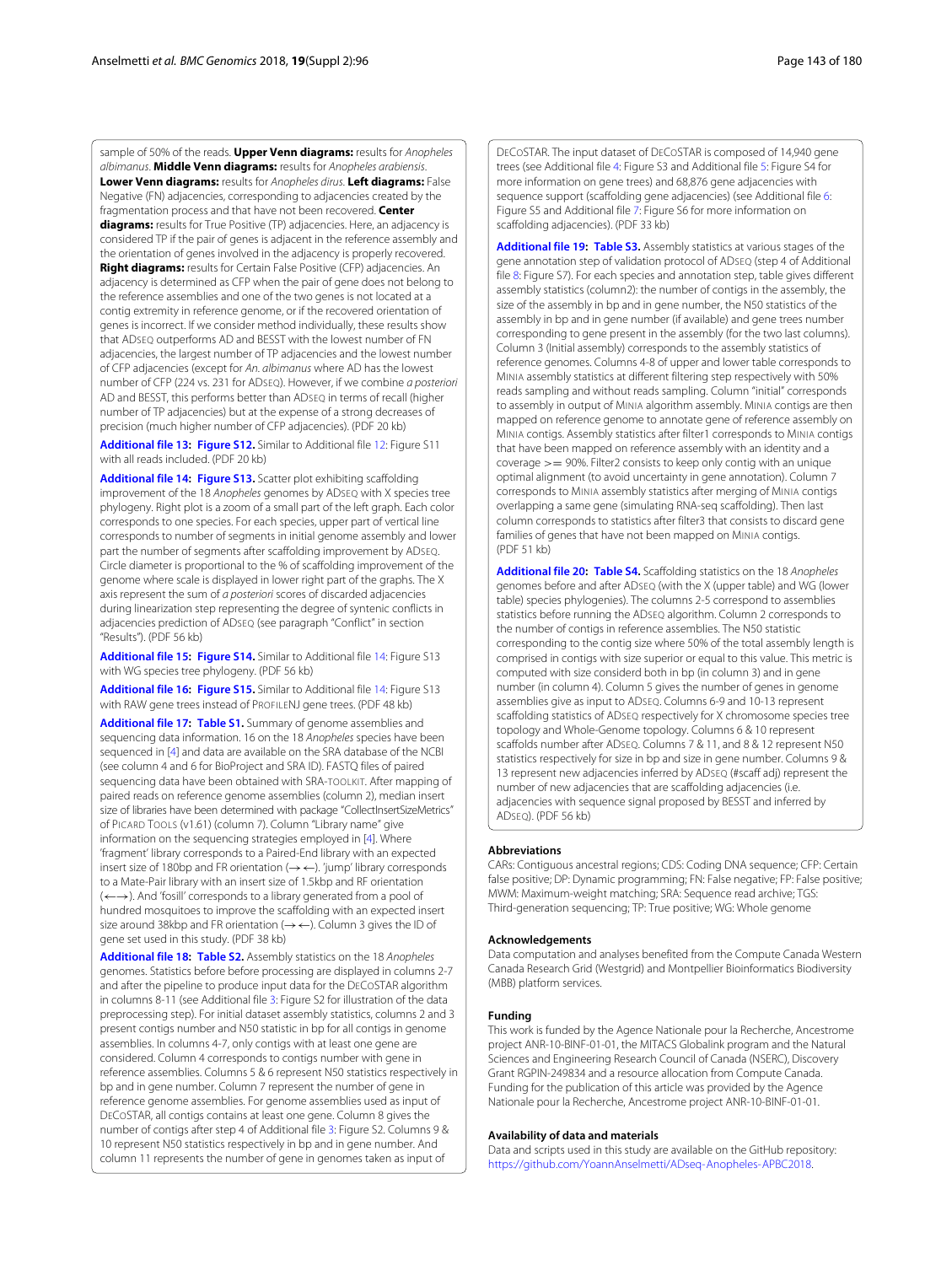#### **About this supplement**

This article has been published as part of BMC Genomics Volume 19 Supplement 2, 2018: Selected articles from the 16th Asia Pacific Bioinformatics Conference (APBC 2018): genomics. The full contents of the supplement are available online at [https://bmcgenomics.biomedcentral.com/articles/](https://bmcgenomics.biomedcentral.com/articles/supplements/volume-19-supplement-2) [supplements/volume-19-supplement-2.](https://bmcgenomics.biomedcentral.com/articles/supplements/volume-19-supplement-2)

#### **Authors' contributions**

ET, CC and SB designed the study. YA and WD implemented the method. YA applied the method to data. YA, ET, CC and SB analyzed the results and wrote the manuscript. All authors read and approved the manuscript.

#### **Ethics approval and consent to participate**

Not applicable.

#### **Consent for publication**

Not applicable.

#### **Competing interests**

The authors declare that they have no competing interests.

#### **Publisher's Note**

Springer Nature remains neutral with regard to jurisdictional claims in published maps and institutional affiliations.

#### **Author details**

<sup>1</sup> ISEM, Université de Montpellier, CNRS, IRD, EPHE, Montpellier, France. <sup>2</sup>Univ Lyon, Université Lyon 1, CNRS, Laboratoire de Biométrie et Biologie Evolutive UMR5558, 43 Boulevard du 11 novembre 1918, 69622 Villeurbanne cedex, France. 3INRIA Grenoble - Rhône-Alpes, 655 Avenue de l'Europe, 38330 Montbonnot-Saint-Martin, France. 4Department of Mathematics, Simon Fraser University, 8888 University Drive, V5A1S6 Burnaby, BC, Canada.

#### Published: 9 May 2018

#### **References**

- <span id="page-13-0"></span>1. Zuckerkandl E, Pauling L. Molecules as documents of evolutionary history. J Theor Biol. 1965;8(2):357–66.
- <span id="page-13-1"></span>2. Springer MS, Gatesy J. The gene tree delusion. Mol Phylogenet Evol. 2016;94:1–33.
- <span id="page-13-2"></span>3. Doolittle WF, Brunet TDP. What Is the Tree of Life? PLOS Genet. 2016;12(4):e1005912.
- <span id="page-13-3"></span>4. Neafsey DE, Waterhouse RM, Abai MR, Aganezov SS, Alekseyev MA, Allen JE, et al. Mosquito genomics. Highly evolvable malaria vectors: the genomes of 16 Anopheles mosquitoes. Science. 2015;347(6217):1258522.
- <span id="page-13-4"></span>5. Fontaine MC, Pease JB, Steele A, Waterhouse RM, Neafsey DE, Sharakhov IV, et al. Mosquito genomics. Extensive introgression in a malaria vector species complex revealed by phylogenomics. Science. 2015;347(6217):1258524.
- <span id="page-13-5"></span>6. Wen D, Yu Y, Hahn MW, Nakhleh L. Reticulate evolutionary history and extensive introgression in mosquito species revealed by phylogenetic network analysis. Mol Ecol. 2016;25:2361–72.
- <span id="page-13-6"></span>7. Dobzhansky T, Sturtevant AH. Inversions in the Chromosomes of Drosophila Pseudoobscura. Genetics. 1938;23(1):28–64.
- <span id="page-13-7"></span>Kamali M, Xia A, Tu Z, Sharakhov IV. A new chromosomal phylogeny supports the repeated origin of vectorial capacity in malaria mosquitoes of the Anopheles gambiae complex. PLoS Pathog. 2012;8:e1002960.
- <span id="page-13-8"></span>9. Sharakhov IV. Chromosome phylogenies of malaria mosquitoes. Tsitologiia. 2013;55:238–40.
- <span id="page-13-9"></span>10. della Torre A, Merzagora L, Powell JR, Coluzzi M. Selective introgression of paracentric inversions between two sibling species of the Anopheles gambiae complex. Genetics. 1997;146:239–44.
- <span id="page-13-10"></span>11. Ayala D, Ullastres A, González J. Adaptation through chromosomal inversions in Anopheles. Front Genet. 2014;5:129.
- 12. Ayala D, Acevedo P, Pombi M, Dia I, Boccolini D, Costantini C, et al. Chromosome inversions and ecological plasticity in the main African malaria mosquitoes. Evolution. 2017;71(3):686–701.
- <span id="page-13-11"></span>13. Love RR, Steele AM, Coulibaly MB, Traore SF, Emrich SJ, Fontaine MC, et al. Chromosomal inversions and ecotypic differentiation in Anopheles gambiae: the perspective from whole-genome sequencing. Mol Ecol. 2016;25(23):5889–906.
- <span id="page-13-12"></span>14. Tang J, Moret BME. Scaling up accurate phylogenetic reconstruction from gene-order data. Bioinformatics. 2003;19(Suppl 1):i305–i312.
- 15. Larget B, Simon D, Kadane J. Bayesian phylogenetic inference from animal mitochondrial genome arrangements. J R Stat Soc Ser B. 2002;64(4):681–693.
- <span id="page-13-33"></span>16. Avdeyev P, Jiang S, Aganezov S, Hu F, Alekseyev MA. Reconstruction of Ancestral Genomes in Presence of Gene Gain and Loss. J Comput Biol. 2016;23(3):150–64.
- 17. Hu F, Lin Y, Tang J. MLGO: phylogeny reconstruction and ancestral inference from gene-order data. BMC Bioinformatics. 2014;15:354.
- 18. Zheng C, Sankoff D. On the PATHGROUPS approach to rapid small phylogeny. BMC Bioinformatics. 2011;12(S-1):S4.
- <span id="page-13-13"></span>19. Bradley R, Jones ET, Rajaraman A, Chauve C. ANGES: reconstructing ANcestral GEnomeS maps. Bioinformatics. 2012;28(18):2388–90.
- <span id="page-13-14"></span>20. Kim J, Farré M, Auvil L, Capitanu B, Larkin DM, Ma J, et al. Reconstruction and evolutionary history of eutherian chromosomes. Proc Natl Acad Sci. 2017;114(27):E5379–E5388.
- <span id="page-13-15"></span>21. Nagarajan N, Pop M. Sequence assembly demystified. Nat Rev Genet. 2013;14(3):157–67.
- <span id="page-13-16"></span>22. Treangen TJ, Salzberg SL. Repetitive DNA and next-generation sequencing: computational challenges and solutions. Nat Rev Genet. 2011;13(1):36–46.
- <span id="page-13-17"></span>23. Berlin K, Koren S, Chin CS, Drake JP, Landolin JM, Phillippy AM. Assembling large genomes with single-molecule sequencing and locality-sensitive hashing. Nat Biotechnol. 2015;33(6):623–30.
- <span id="page-13-18"></span>24. Dudchenko O, Batra SS, Omer AD, Nyquist SK, Hoeger M, Durand NC, et al. De novo assembly of the Aedes aegypti genome using Hi-C yields chromosome-length scaffolds. Science. 2017. Epub ahead of print. [https://doi.org/10.1126/science.aal3327.](https://doi.org/10.1126/science.aal3327)
- <span id="page-13-19"></span>25. Putnam NH, O'Connell BL, Stites JC, Rice BJ, Blanchette M, Calef R, et al. Chromosome-scale shotgun assembly using an in vitro method for long-range linkage. Genome Res. 2016;26(3):342–50.
- <span id="page-13-20"></span>26. Lewin HA, Larkin DM, Pontius J, O'Brien SJ. Every genome sequence needs a good map. Genome Res. 2009;19(11):1925–8.
- 27. Tang H, Zhang X, Miao C, Zhang J, Ming R, Schnable JC, et al. ALLMAPS: robust scaffold ordering based on multiple maps. Genome Biol. 2015;16(1):3+.
- <span id="page-13-21"></span>28. Fierst JL. Using linkage maps to correct and scaffold de novo genome assemblies: methods, challenges, and computational tools. Front Genet. 2015;6:220.
- <span id="page-13-22"></span>29. Assefa SA, Keane TM, Otto TD, Newbold C, Berriman M. ABACAS: algorithm-based automatic contiguation of assembled sequences. Bioinformatics. 2009;25(15):1968–9.
- <span id="page-13-29"></span>30. Rissman AI, Mau B, Biehl BS, Darling AE, Glasner JD, Perna NT. Reordering contigs of draft genomes using the Mauve Aligner. Bioinformatics. 2009;25(16):2071–3.
- <span id="page-13-30"></span>31. Dias Z, Dias U, Setubal JC. SIS: a program to generate draft genome sequence scaffolds for prokaryotes. BMC Bioinformatics. 2012;13:96.
- 32. Bao E, Jiang T, Girke T. AlignGraph: algorithm for secondary de novo genome assembly guided by closely related references. Bioinformatics. 2014;30(12):319–28.
- <span id="page-13-31"></span>33. Lu CL, Chen K, Huang S, Chiu H. CAR: contig assembly of prokaryotic draft genomes using rearrangements. BMC Bioinformatics. 2014;15:381.
- <span id="page-13-24"></span>34. Tamazian G, Dobrynin P, Krasheninnikova K, Komissarov A, Koepfli KP, O'Brien SJ. Chromosomer: a reference-based genome arrangement tool for producing draft chromosome sequences. GigaScience. 2016;5(1):38.
- <span id="page-13-23"></span>35. Shaik S, Kumar N, Lankapalli AK, Tiwari SK, Baddam R, Ahmed N. Contig-Layout-Authenticator (CLA): A Combinatorial Approach to Ordering and Scaffolding of Bacterial Contigs for Comparative Genomics and Molecular Epidemiology. PLoS ONE. 2016;11(6):1–19.
- <span id="page-13-25"></span>36. Husemann P, Stoye J. Phylogenetic comparative assembly. Algoritm Mol Biol. 2010;5:3.
- <span id="page-13-28"></span>37. Kim J, Larkin DM, Asan CQ, Zhang Y, Ge RL, et al. Reference-assisted chromosome assembly. Proc Natl Acad Sci. 2013;110(5):1785–90.
- <span id="page-13-32"></span>38. Kolmogorov M, Raney BJ, Paten B, Pham SK. Ragout - a reference-assisted assembly tool for bacterial genomes. Bioinformatics. 2014;30(12):302–9.
- <span id="page-13-26"></span>39. Aganezov S, Alekseyev MA. In: Bourgeois A, Skums P, Wan X, Zelikovsky A, editors. Multigenome scaffold co-assembly based on the analysis of gene orders and genomic repeats. vol. 9683. Cham: Springer International Publishing; 2016. p. 237–249.
- <span id="page-13-27"></span>40. Bosi E, Donati B, Galardini M, Brunetti S, Sagot M, Lio P, et al. MeDuSa: a multi-draft based scaffolder. Bioinformatics. 2015;31(15):2443–51.